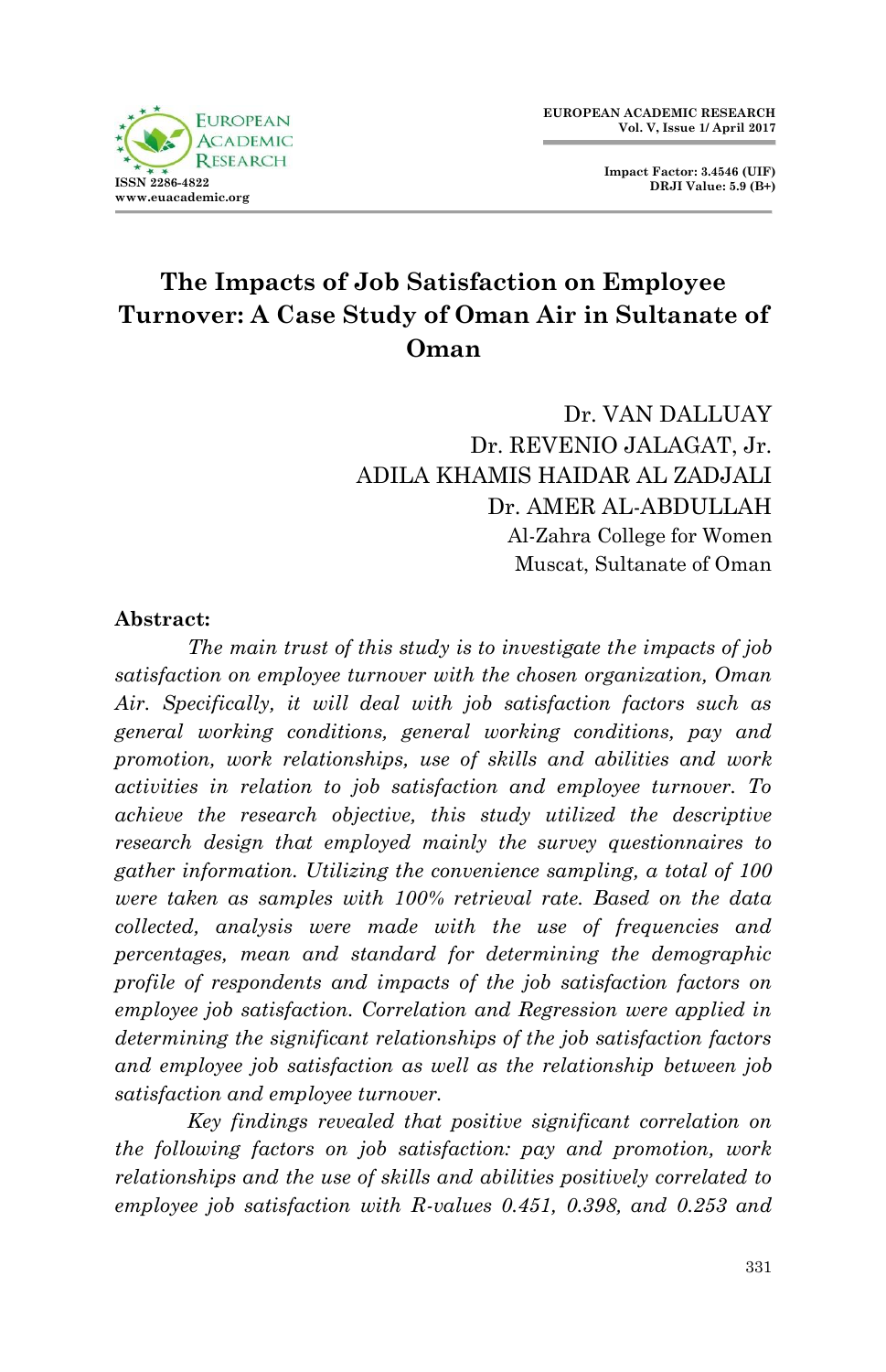*are significant while negative correlation for work activities with - 0.388 and significant at p=0.004<0.5 level of significance. But there is no relationship between the general working conditions as perceived by employees in Oman Air and employee job satisfaction as evidenced by its p-value of 0.080. Based on these findings conclusion and recommendations were made. The organization should take into major considerations on pay and promotion, work relationships and using the skills and abilities of employees through addressing these areas to ensure job satisfaction and less turnover. The company may institute programs and seminars that centers on these factors as evidenced by positive correlation and as the level increase, satisfaction level also increase.*

**Key words**: Work Relationships, Pay and Promotion, General Working Conditions, Job Satisfaction, Employee Turnover

#### **1. INTRODUCTION**

It is necessary to keep track of people that help in building and maintaining a strong organization. The role, position and also the prominence that is given to human resources within any organization is considered to be a reflection of its overall approach and understanding of how human resources drive organizational processes. In most cases, organizations do understand the value and significance that is usually attached with the human resources that they possess. Although in many cases the organization will succeed to get the human resources who are efficient and effective in the tasks and duties that they are doing within the organizational unit but the key point of challenge comes up when organizations try to make sure that the employees who are good in their jobs and duties will be retained within the company itself. This is where the concept of employee turnover is coming into the picture because it is a concept that is revolving around how exactly an organization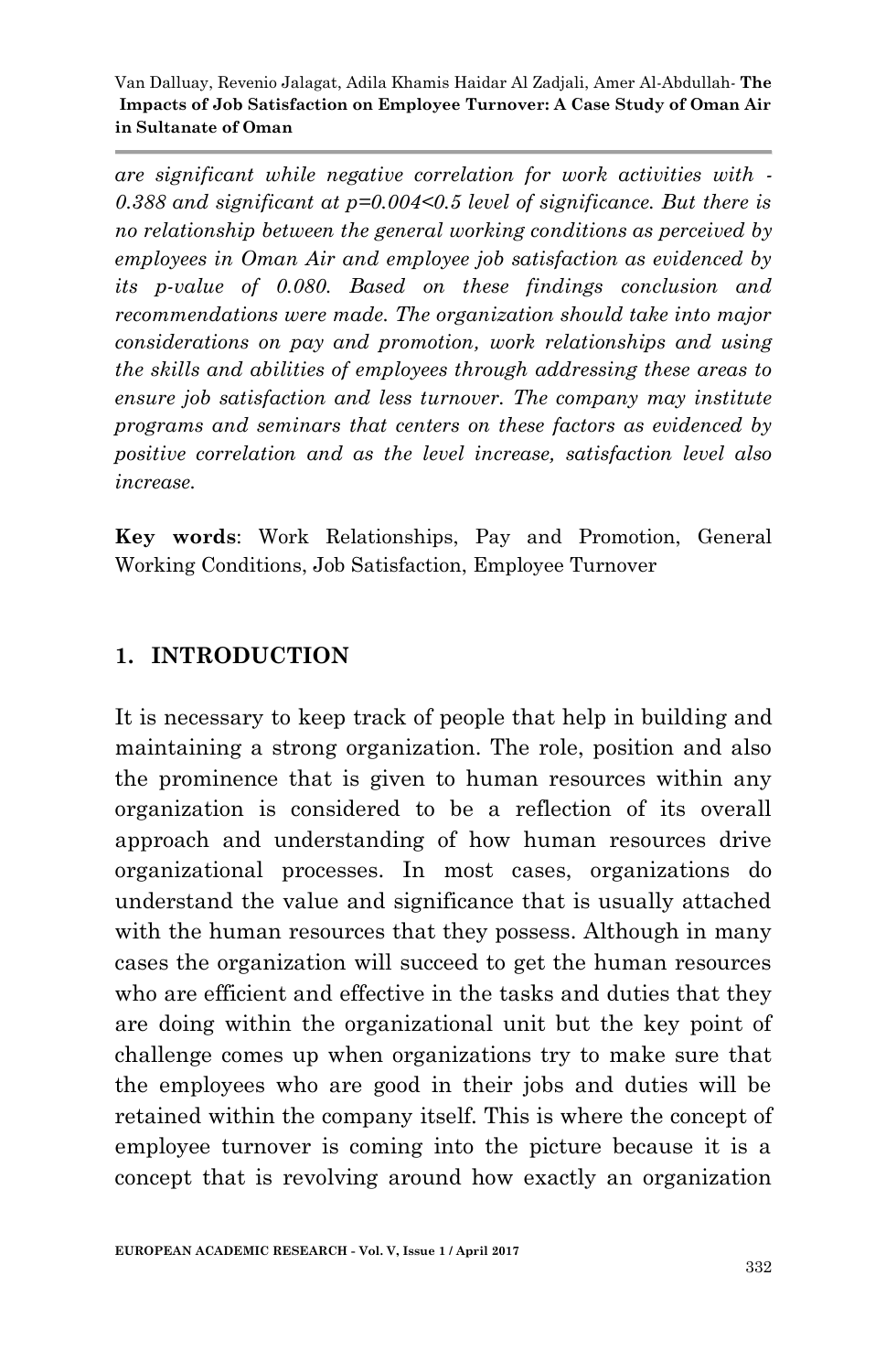will try to capture and keep its workforce with itself rather than letting them leave the organization.

Employee turnover is considered by many as the most talked topic in Human Resource Management. As defined by Farlex (2015) the term employee turnover refers to the ratio between the employees that needs to be replaced over given period of time over the average number of employees. The basis of employee replacement maybe due to resignation, retirement, death and/or interagency transfer.

Employees are important assets of any organization, whether business or non-profit. Several experts noted the role played by employees in creating competitive advantage for the organization (Lepak & Gowan, 2008; Pfeffer, 1994). Employees must be given the support they need in order for them to stay with the organization. Otherwise, this will create a high employee turnover that could undermine the success of the organization.

In this regard, labor-intensive and service-oriented companies like Oman Air should focus on increasing job satisfaction to create organizational commitment. Companies must include issues of employee turnover on its agenda. There is a need for the company to understand the relationship of employee turnover and the job satisfaction of employees. There are several factors to be considered in understanding the percentage of employee turnover in relation to the satisfaction of employees. For example, salary satisfaction of employees could affect their decision to stay or leave the company. Job satisfaction is a major factor that determines the retention of employees within the business organization. This means that if employees find the job satisfying, job retention is also likely to happen.

It is always the challenge for companies to ensure that their employees stay with the organization. The decision making of employees is affected by their security in the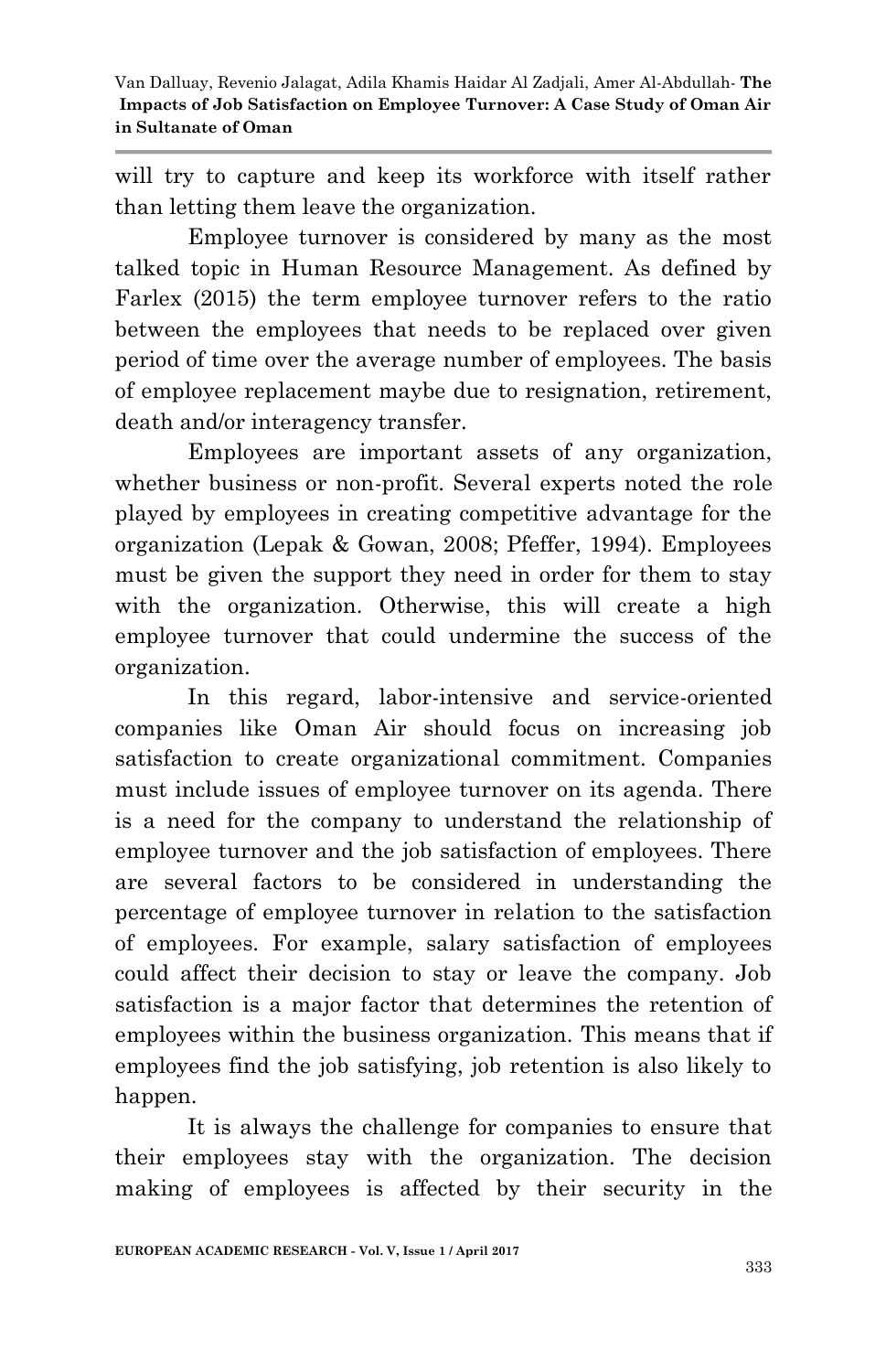workplace as well as the treatment they get from management. In this regard, the employee turnover is a response of employees on the policies, leadership styles and support the management gives.

# **1.1. Industry Background**

Civil aviation in Oman can be traced back to the early 1970s during the time of which civil aviation in Oman was primarily carried out at a small rudimentary airport located at Beit Al Falaj Airport. However, in line with royal decrees calling for the modernization and development of the civil aviation sector on the basis of its recognition as one of the vital and fundamental sectors that would be pivotal to the extent of facilitating growth and development in Oman a large number of changes began unfolding since 1972. In particular, the shifting of the airport terminal from Beit Al Falaj Airport to that of Seeb Airport provided an immense support to the growth and development of civil aviation in Oman as modern technologies were rolled out in the more advanced airport facility (Allen & Rigsbee, 2014). Moreover, the formulation of Public Authority for Civil Aviation with a mandate of rapid development and expansion of civil aviation sector in Oman has continued to play an important developmental role facilitating the development of Oman aviation industry from its humble origins to one that is serviced by world-class airline companies from all over the globe (PACA, 2015).

During the 1970s and 80s, Oman aviation received tremendous support from Gulf Air as well as British Airways helping in the modernization and restructuring of the civil aviation sector in Oman (Grant, 2007). A momentous occasion in the history of Oman aviation was achieved in 1993 when the government of Oman established its own national aviation Company which was that of Oman Air (Oman Air, 2015). Today, the Oman aviation industry is in line with many of its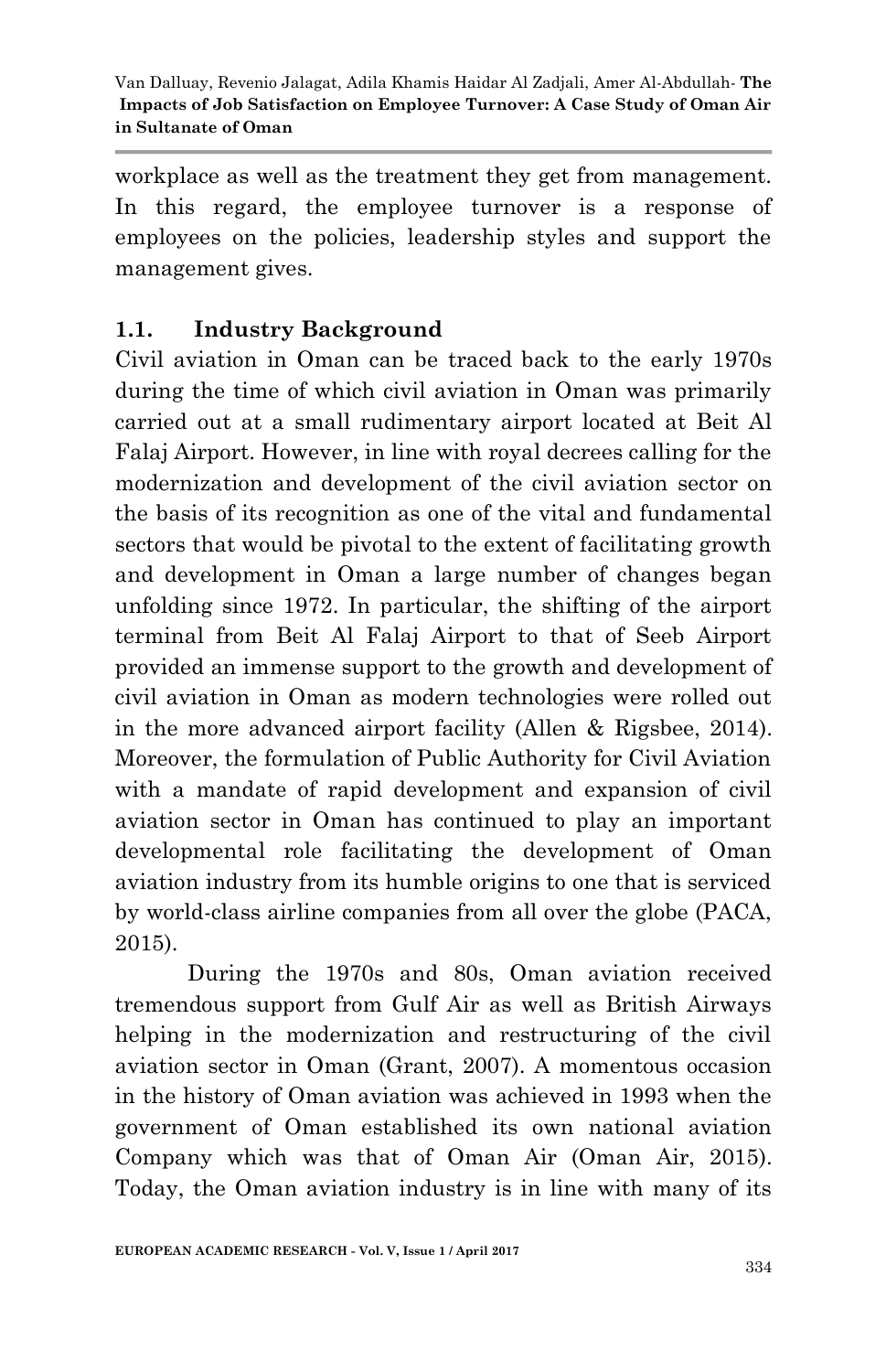well-developed counterparts within the GCC region with a total of 2.2 million air passenger travelers as at the end of 2014. There are a total of five national airports operating in Oman in addition to the several military installations. Global aviation industry organization IATA has predicted growth rates of up to 10% in the civil aviation sector of Oman in the forthcoming years (PACA, 2015).

# **1.2. Organization Background**

Oman Air, the national airline carrier of Oman was established in the year 1993 and replaces the previous arrangement that the Oman government had been Gulf Airways. Ever since its establishment, Oman Air played a pivotal role as far as making the Sultan of Oman, in particular Muscat a popular travel hub in the GCC region. Initially, Oman Air primarily operated only in the regional GCC aviation sector however since the late 90s Oman Air began its international operations making air travel much more accessible to the national as well as expatriate population in Oman (Oman Air, 2015).

Oman Air, has a long-standing agreement with Boeing Airlines as the premier supplier of aircrafts to the company. Currently, Oman Air possesses 135 aircraft fleet with an even vast portfolio of additional resources. Oman Air currently offers flights to more than 215 destinations all across the globe connecting the Sultanate of Oman on a global scale (Oman Air, 2015). In terms of human resource management, Oman Air is a significant employer in Oman given its large size of organizational personnel amounting to nearly 3500 employees. Oman Air gives immense preference to the nationalization of its workforce providing all employees with adequate and suitable training and development opportunities in the field of aviation and also allied functions that are performed at Oman Air.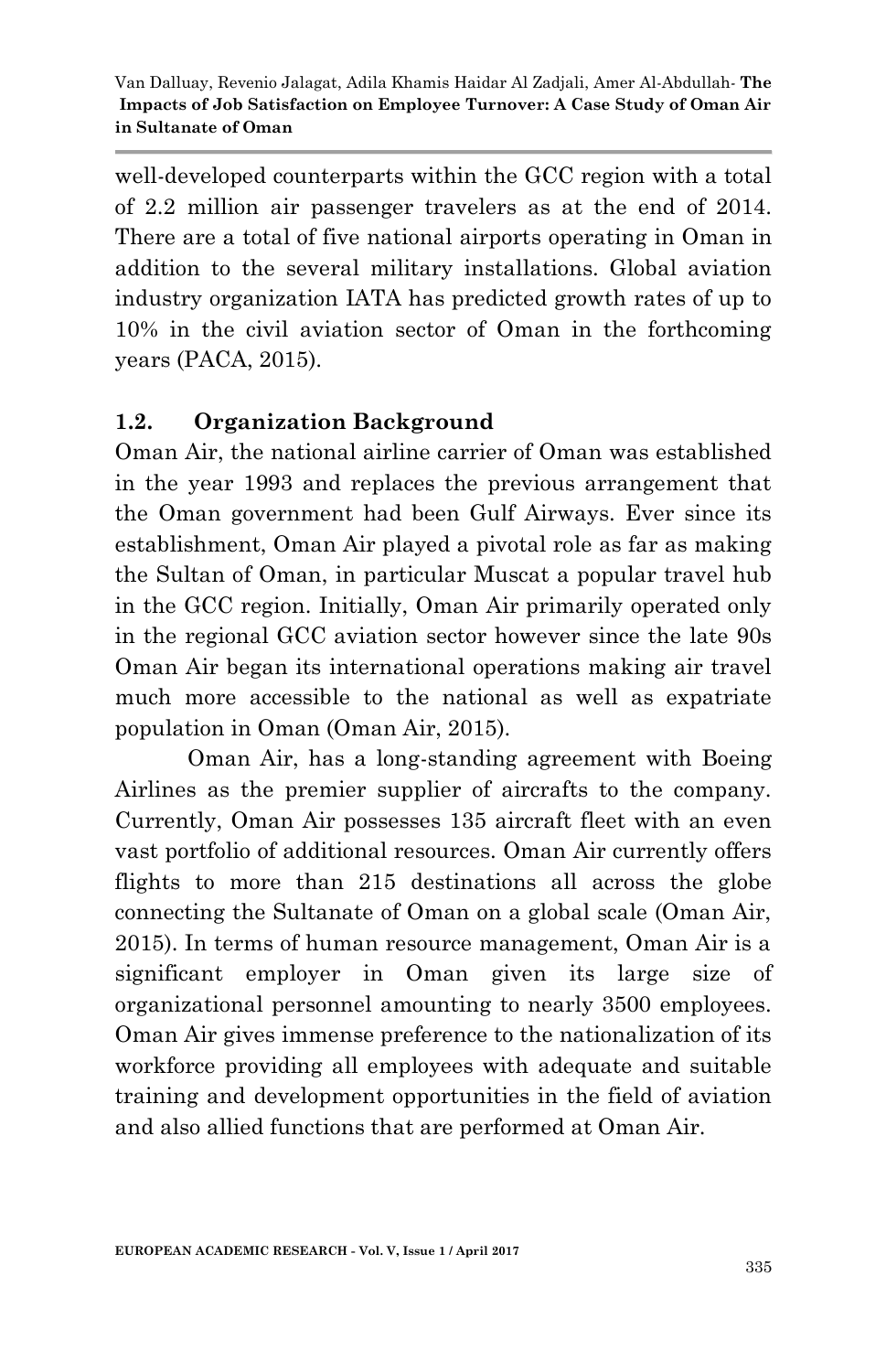#### **1.3. Problem Statement**

The resignation or leaving of employees, whether better or low performing, created gaps causing understaffing, deterioration of service quality and further overburdening of remaining employees. Employee turnover creates a downbeat syndrome for remaining staffs, thereby increasing stress among managers resulting to failure in providing clear guidelines to cope with for the stressed workforce (Nzimande 2011).

A preliminary analysis from the HR department of Oman Air has found that the current levels of job satisfaction are the key contributor to the increasing trend of employee turnover at Oman Air. Therefore, it is essential to understand the impact of low employee job satisfaction on the organizational turnover rate. This is important at Oman Air job satisfaction areas have long-term implications on the company. This occurs due to job satisfaction being a preliminary factor of employee turnover within the company. The aspect of searching for the problem and the solution at Oman Air important because knowledge of such a relationship will permit Oman air to focus more on improving job satisfaction and will therefore be successful in reducing employee turnover.

# **1.4. Research Objectives**

This study on the employee turnover of Oman Air aims:

1. To investigate the factors such as general working conditions, pay and promotion, work relationships, use of skills and abilities, and work activities that contributes to employee job satisfaction in relation to employee turnover.

2. To determine the relationship between the factors (general working conditions, pay and promotion, work relationships, use of skills and abilities, and work activities) and employee job satisfaction.

3. To determine the relationship between job satisfaction and employee turnover.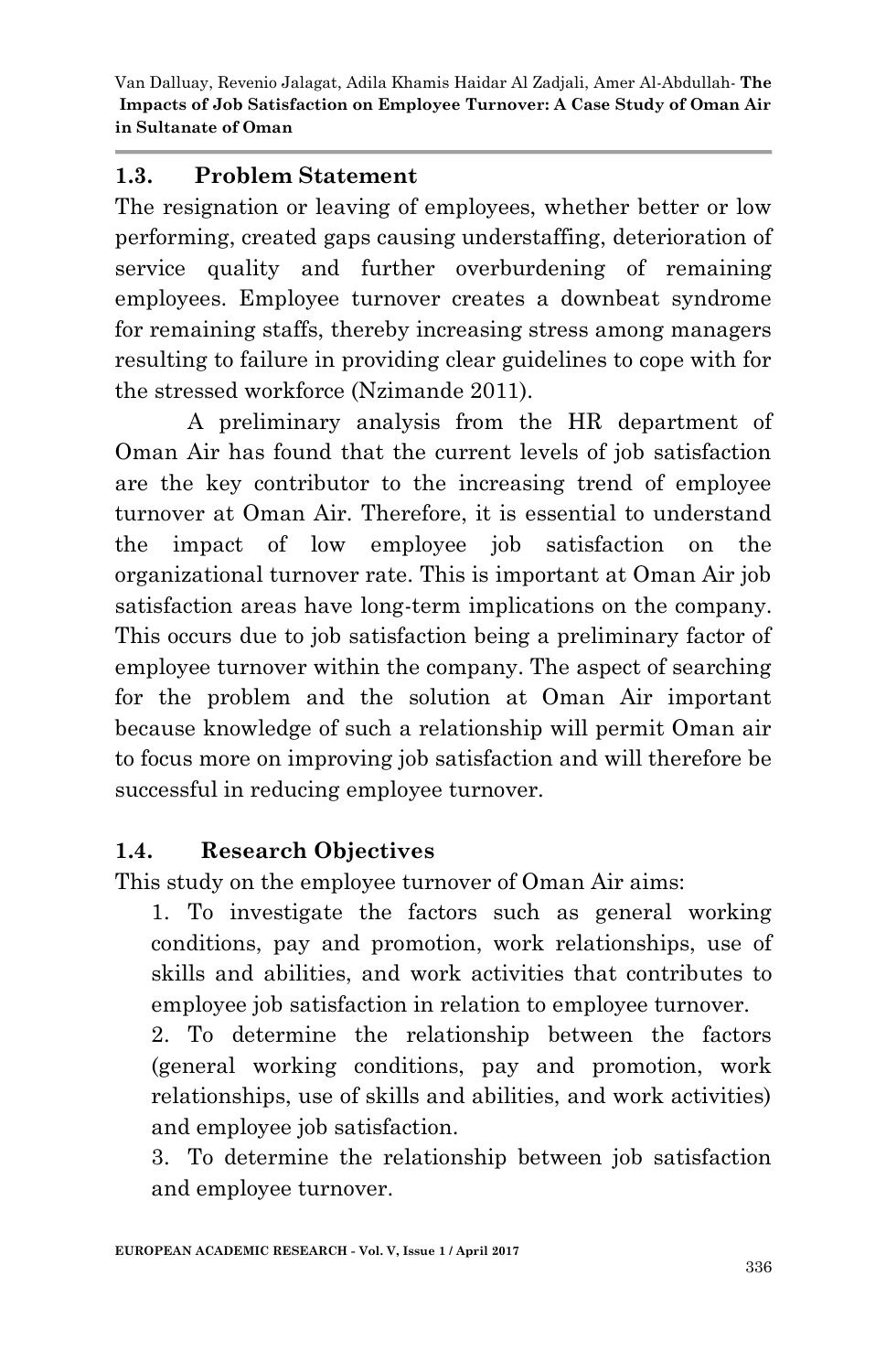#### **1.5. Research Questions**

The following research questions are to be answered:

- 1. What are the factors that contribute to employee job satisfaction and employee turnover?
- 2. What is the relationship between the factors (general working conditions, pay and promotion, work relationships, use of skills and abilities, and work activities) and employee job satisfaction?
- 3. What is the relationship between job satisfaction and employee turnover?

# **1.6. Research Hypotheses**

The following are the hypotheses tested in this research:

 $H<sub>o</sub>1$ . There is no relationship between the factors such as general working conditions, pay and promotion, work relationships, use of skills and abilities, and work activities on employee job satisfaction.

 $H<sub>0</sub>2$ . There is no relationship between job satisfaction and employee turnover.

# **1.7. Research Significance**

This research on Oman Air is intended to find out whether employee job satisfaction at the company has an effect on the turnover intentions of employees working across different departments at Oman Air. Moreover, the research will assist in determining the reasons behind high rate of employee turnover at Oman Air and provide recommendations to solve the issue. Examining the factors and conditions at Oman Air in relation to employee turnover is an area an aspect that is considered highly crucial for the continued success in terms of organizational performance at Oman Air. This is because the recommendations that are put forward to Oman Air on satisfaction as well as employee turnover will be highly essential and beneficial to correct the deficiencies and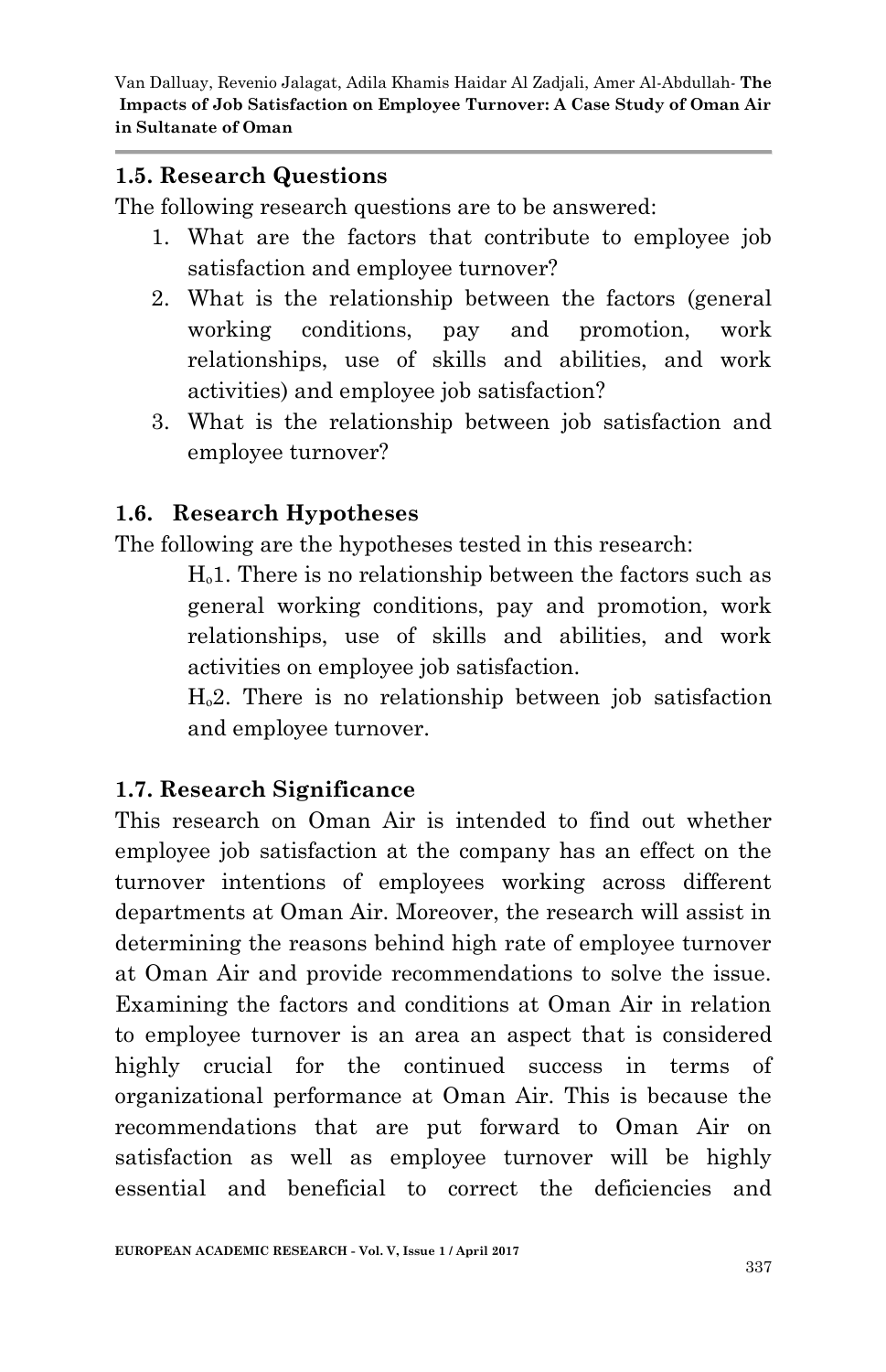weaknesses at Oman Air according to these three factors. Moreover, knowledge about satisfaction and turnover especially on local companies in Oman which will be very essential to all HR professionals and other Oman-based practitioners who can use the findings of the study to make sure that within their own organizations the focus is maintained on these two areas of importance.

The findings will make it clear once and for all whether it is possible for turnover within modern day business organizations to be primarily caused on part of the low level of satisfaction on part of the staff and workers. So, the organizational management followed by the HR practitioners will be able to use the findings of the results to formulate effective strategies to first curve job satisfaction in the case that a positive relationship is set in between the variables. This research and its findings on job satisfaction and employee turnover will therefore make a note of the organizational relationships and factors to become much more clear and evident.

This research contributes to the knowledge of managers and professionals on how to deal and evaluate employee turnover within their organization. It is the intent of this research to provide an evaluation and guideline on how employee satisfaction could be used by managers to reduce the rate of employee turnover within their organization. Furthermore, this research is also a foundation for a deeper analysis of other researches on how employee satisfaction affects the decision making of employees especially with regards to the tendency of resigning or retiring from work.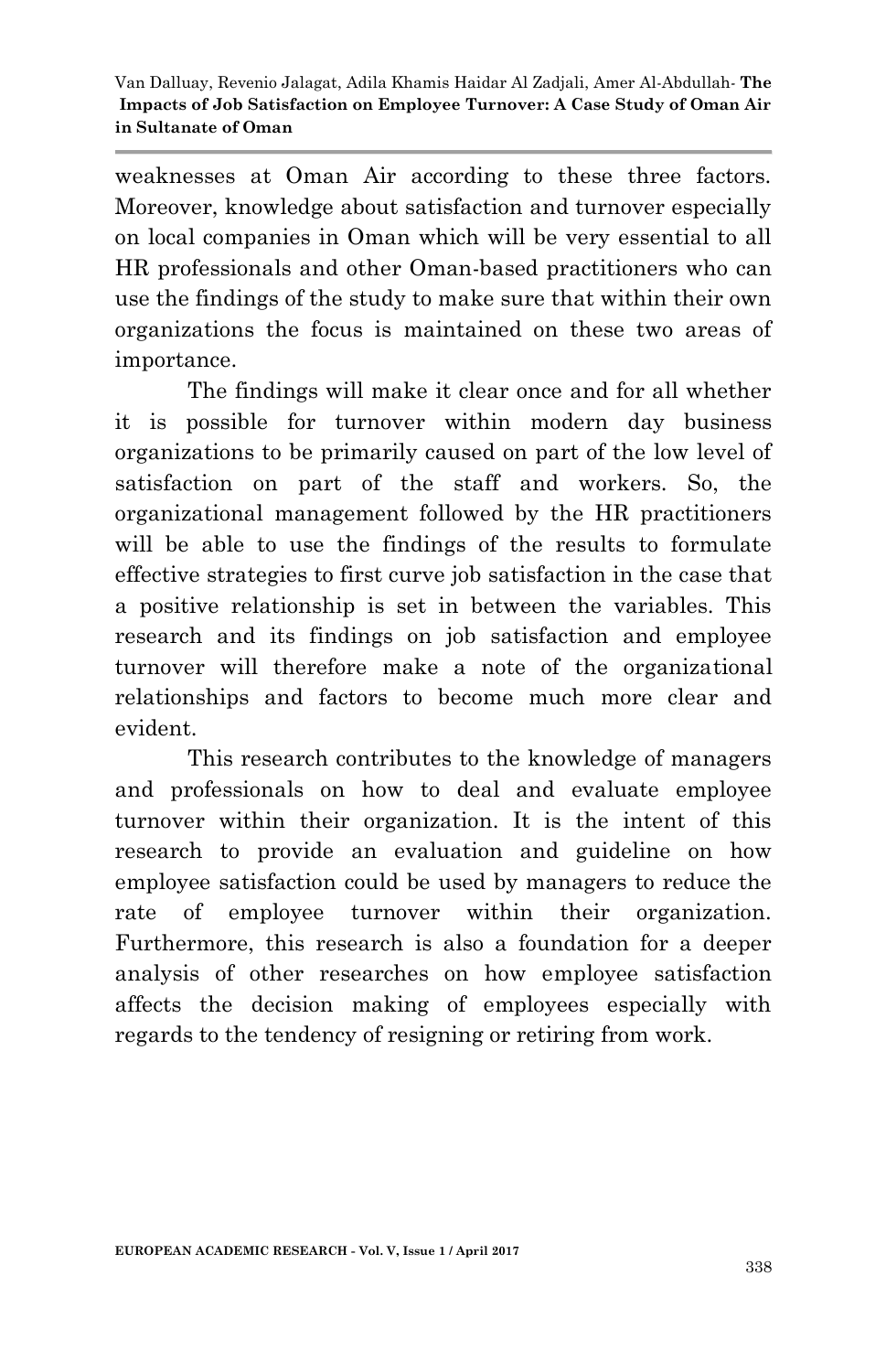#### **2. LITERATURE REVIEW**

#### **2.1. Job Satisfaction**

Various studies have already been conducted to investigate the level of job satisfaction as applied to different settings and has identified job satisfaction as dependent to many factors. Studies revealed that employees who have shown satisfaction on their jobs are less likely to commit absences and less turnover (Peeter"s, et. al; Mutula, 2002; Tetty, 2006; Jalagat, 2016). On the other hand, these authors exclaimed that dissatisfied employees have tendencies to resign from their jobs and commit more absenteeism, increase in overhead costs as well as poor performance. As utilized in this study, job stress factors will be investigated to determine its relationship on job satisfaction and to employee retention.

#### **2.2. Impact of Job Satisfaction on Employees**

Many investigations have been conducted linking job satisfaction to employee job performance and employee turnover where findings concluded that these three variables are significantly correlated even in the contemporary organizations (Schuler & Jackson, 2007; Redman & Wilkinson, 2011; Thomson & Phua, 2012). Moreover, job satisfaction not only benefits employee individual performance but also organizational performance. The study of Bender & Heywood (2006) explored the various factors that relates to job satisfaction and has identified specifically the workplace motivation that has also been affirmed by earlier study conducted by House & Wigdor (1967) which posits that, motivation correlates with job satisfaction and thus, desirable employee performance. Modern studies like that of Mankin (2009) provided the link between motivational theories and job satisfaction theories. Further, studies identified in the area of Human Resource Management had proven the strong link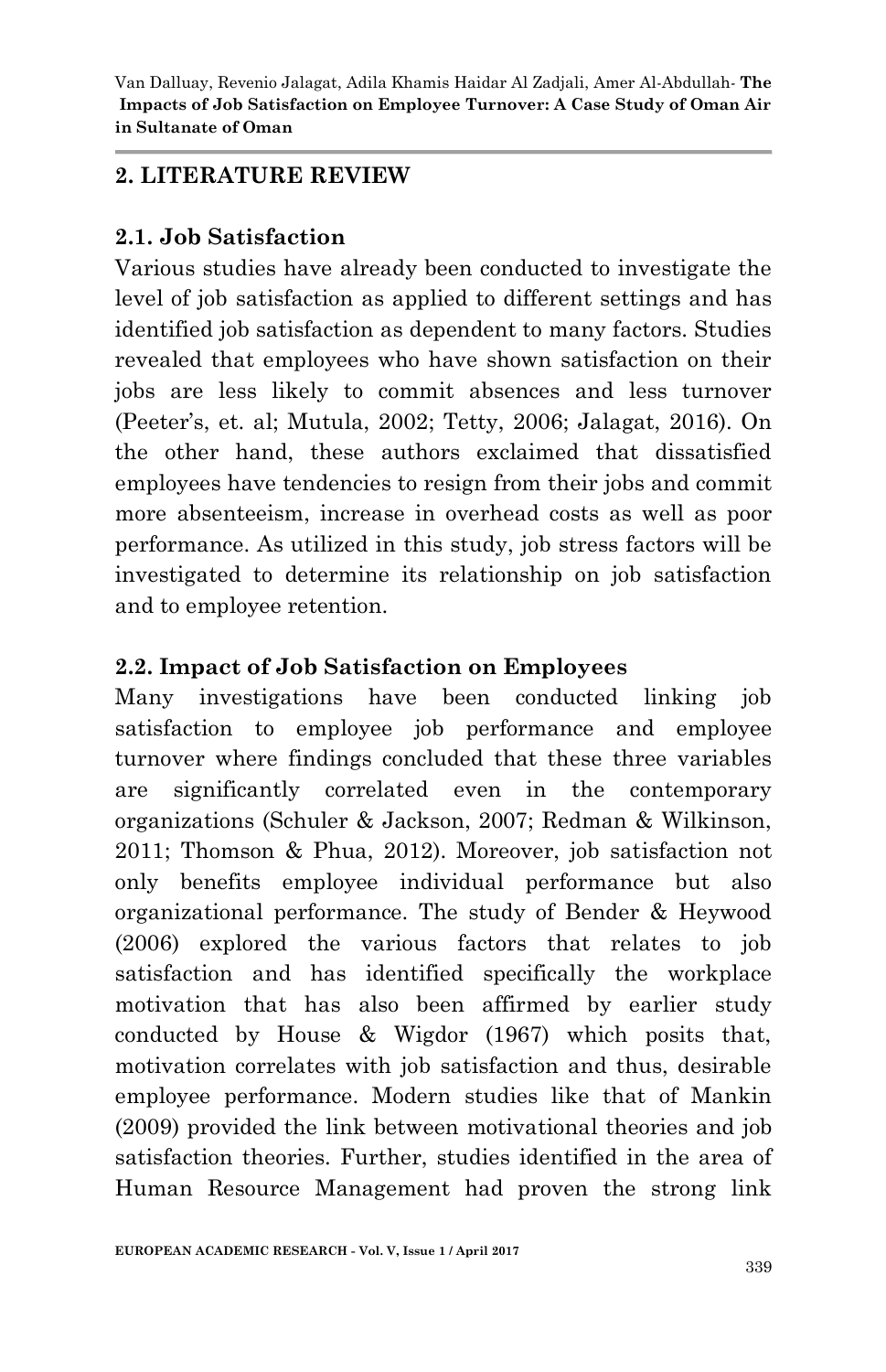between job satisfaction and job performance over the past decades and according to Bhatti & Qureshi (2007), job satisfaction has become a critical component to human resource strategies on employee participation, commitment, and employee productivity. As previously identified, job satisfaction has been considered as strong determinant for increase in employee performance regardless of company size (Coomber & Barriball, 2007; Tansel, 2014).

# **2.3. Importance of Staff Satisfaction**

In contemporary businesses most observable is the increasing importance of staff satisfaction in dealing with the company"s objective of loyalty and improved performance. Acquiring and retaining highly satisfied people not only boost employee loyalty but will promote pleasant working condition and can lead to better work performance where employees are motivated to work independently.

Based on this premise therefore, the various importance of staff satisfaction within business enterprises are as highlighted below:

In Oman Air, the situation wherein business enterprise comprises of staffs who are highly satisfied with their jobs are seen to have less affinity towards leaving the present jobs thereby providing the enterprise the benefit of being able to reduce staff turnover. Further, he also mentioned that it is important for business enterprise to be able to retain the wellskilled and talented staffs in order to meet the objective of long term growth for the business enterprise with their business activities.

On similar note, in relation to business enterprise, one of the major issue that are faced by enterprises are that of staff attrition, thus individuals at its workplace need to be ensured that they receive respect at its workplace as well as opportunities to grow its career along with being provided with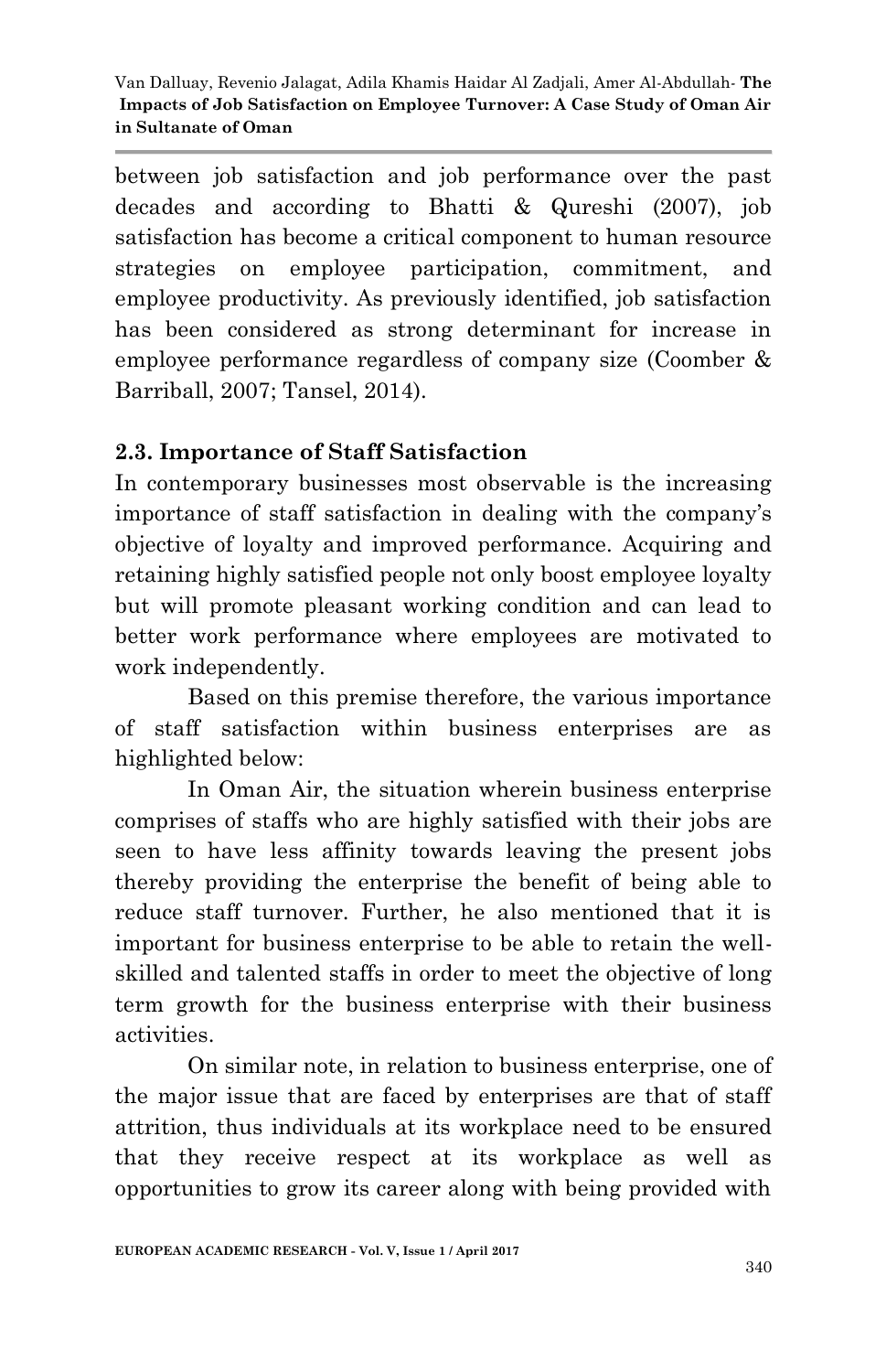satisfactory salary and recognition so that they gets less time to think about changing its job thereby resulting in satisfactory staff retention. Further, he also mentioned that by retaining well-skilled staff members, business enterprise can gain competitive advantage against their competitors. Hence, he highlighted the fact that it is recommended for business enterprise to ensure that it keeps the staff attribution factor at lower rate within workplace as any staff member who are not satisfied with their jobs may also influence other in a negative way against the enterprise.

In fact, according to Oman Air, staff satisfaction is important for business enterprise as it supports them to earn higher revenues. Further, he also stated that even by providing training and investing upon staffs may not be effective unless they themselves feel loyal and attached with the enterprise. In the same light he also argued that staffs members who are satisfied with their jobs show less interest to indulge in any form of fights or politics within workplace and thus show willingness to help their team members or colleagues to cooperate and work together to go through emergency conditions. Therefore, he mentioned that satisfied staffs are also seen to love their jobs even during emergency or crisis and thereby work together to overcome challenges and support the enterprise to meet its objectives in a successful way.

# **2.4. Measuring Job Satisfaction**

One of the comprehensive studies was done by Saane et al. (2003) focusing on identifying a suitable research instruments to measure job satisfaction. Realization was reached that measurement should be undertaken on specific job performed by employee that relates to the work elements, work demands, as well as occupational and vocational factors. He also developed measures on job satisfaction though using the job satisfaction scales and applied an organizational-wide surveys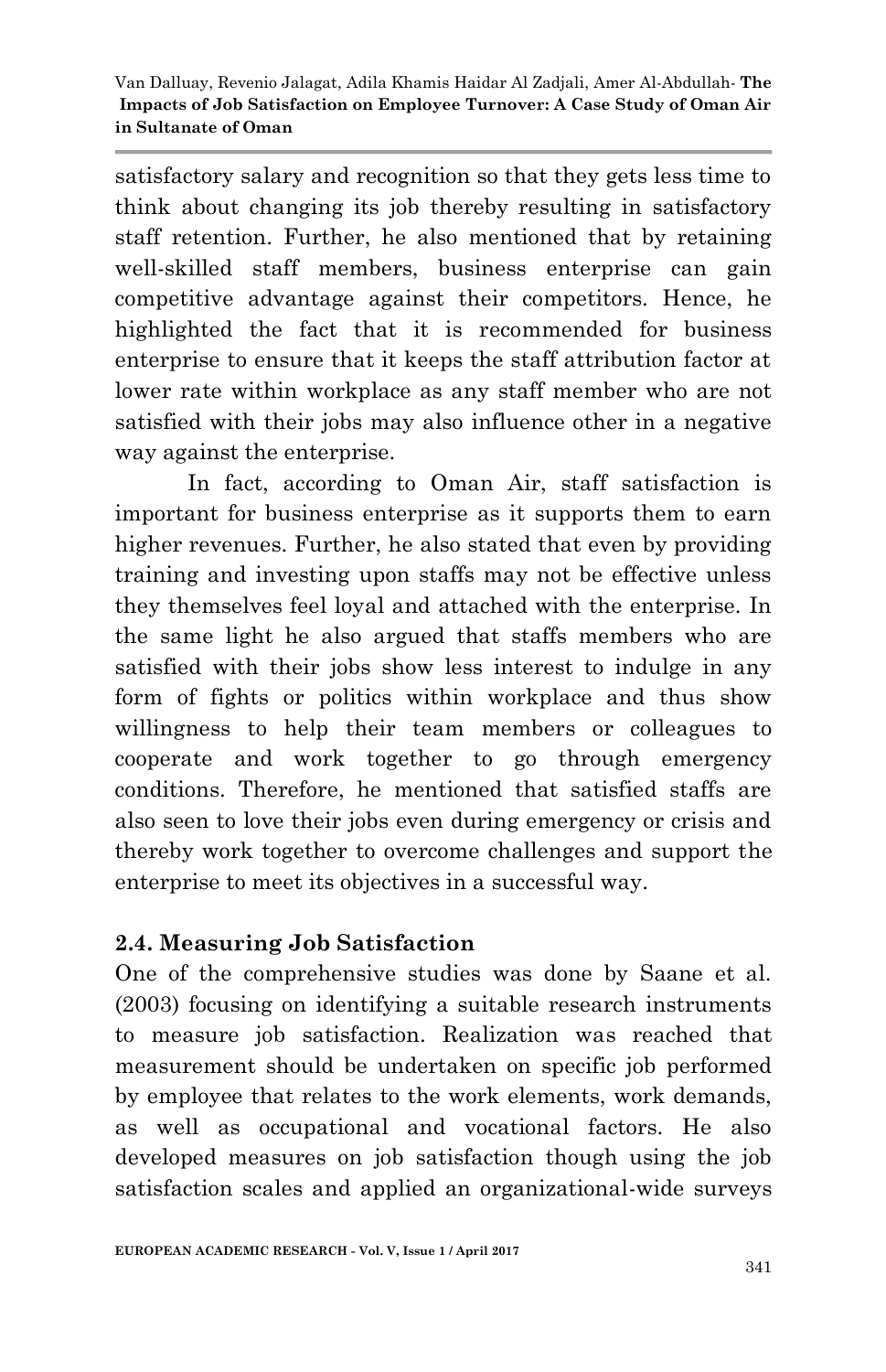as his main methods. Another tool on the other hand was introduced by Thomas, et. al. (2004) which emphasized the use of "Job Diagnostic Surveys" in order to determine the extent and level of employee job satisfaction in the workplace. Similarly, Best and Thurston (2004) introduced the "Index of Work Satisfaction" as his main tool to develop context specific job satisfaction based research measures that specifies evaluation and assessment of workers' opinions and attitudes towards their jobs in relation to the level of job satisfaction.

Based on the above-mentioned tools this research endeavors to consider in application to the case investigation and are found to be suitable measures in attaining research problem and objectives like the chosen organization, Oman Air.

# **2.5. Employee Turnover**

Employee turnover is considered as common yet critical problem to any businesses not only in Oman but in international scenario. It exist as a result of employee job dissatisfaction that usually arise in the workplace (Taylor, 2008). Accordingly he further stressed that, the causes of employee turnover are prevalently related to designations, salaries, work benefits and others. Pilbeam & Corbridge (2002) also affirmed that there are unstoppable factors or forces that leads to employee turnover as it exists in many organizations and these forces increased the level and cases of turnover like working conditions, salary levels, time factors, working relationships, attitude towards jobs, etc. However, Taylor (2008) strongly expressed his optimism that there are potential strategies that can be applied to organizations that when properly implemented will counter the ill effects of employee turnover.

Specifically, various authors have identified the forces in addition to the above-mentioned factors that negatively influenced the cases of employee turnover based on their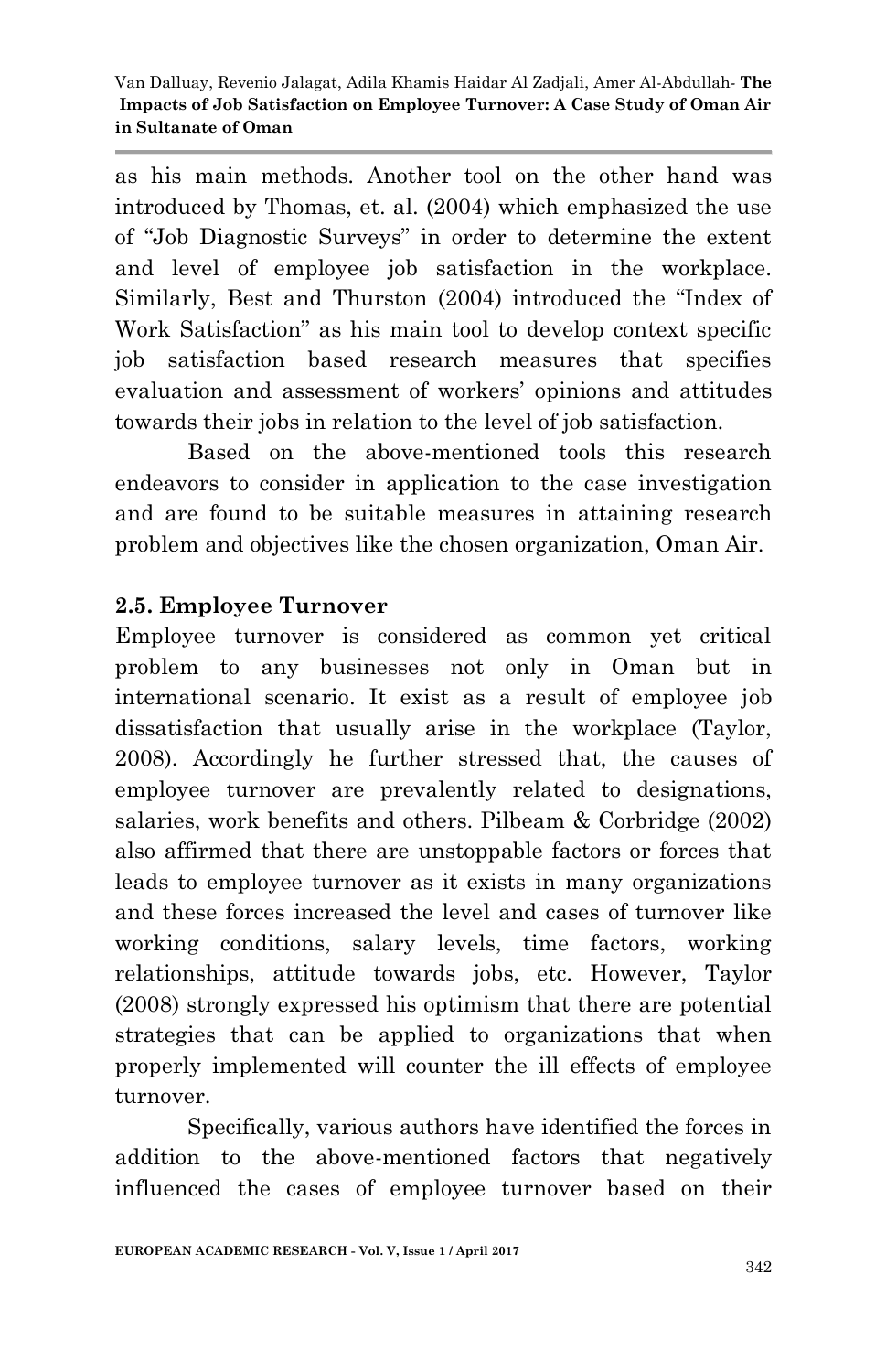findings which thereby posing the undesirable situations in organizations (Shamsuzzoha & Shumon, 2007; Ton & Huckman, 2008; Tracey & Hinkin, 2008), and; Hancock et al., 2013) :

**Economy:** For companies that are highly developed, more employment generation is expected that the attractiveness of salaries and benefits will allow employees to switch jobs easily causing problems and dilemma for many businesses that likely result to high incidence of employee turnovers. The presence of job vacancies in the marketplace that offers high salary packages will also cause turnover to other companies who cannot compete with their salary packages.

**Nature of the job**: The requirements and the nature of the job itself may cause employee turnover. As an example, jobs that requires creative thinking and the like would not be attractive to those employees that are contented with routine jobs and those that are exposed to highly critical and requires creative thinking and innovation may not find the job challenging that might increase the cases of turnovers because of dissatisfaction with the present job conditions.

**Demographics:** Demographic profiles of the employees may lead to employee turnovers such as age, gender, income and salary levels, etc. Some companies developed gender biases that they might prefer men in the workforce than female. This can cause many females in that company to switch jobs and look for alternative jobs where they sees it fit. Age factors also may directly relates to employee turnover like those companies for example that prefers young workforce than the old ones which may result to replacing the old workforce by new and young age generation employees.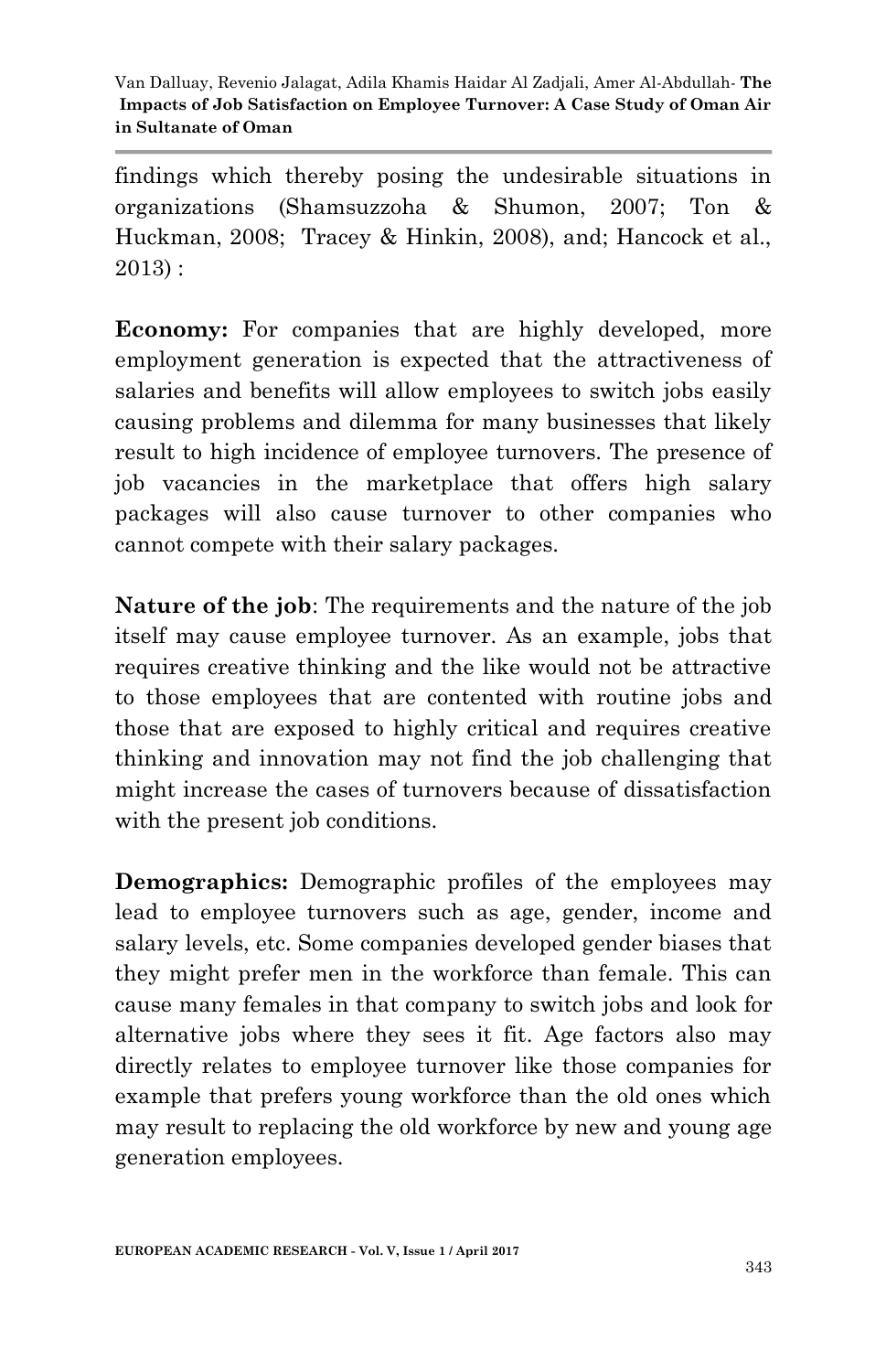**Individual:** When employees in their individual capacities are not satisfied with their present jobs would prefer to quit the job and find for better workplace. Searching for new employees would seem easier for employees who have longer job experience and at the same time those companies that can provide future opportunities and career developments that they think beneficial to them in the long-run. While many companies may not consider this scenario, willingness to improve and develop themselves are important consideration for individual in fostering loyalty to the organization. Poor performance will result to eventually employee turnover.

**Unmatched job**: Job mismatches have been proven by studies to cause turnover. Many companies hire employees and give them responsibilities which are far beyond their educational qualification and knowledge. For employees though they receive salaries but they feel that they have not utilized their knowledge and skills to the jobs that they are presently working resulting to dissatisfaction and possible turnover cases. While money is the consideration to work, satisfaction is also undeniably counted as determinants of less cases of turnovers.

**Substandard machines, tools and facilities at workplace**: Facilities and equipment being utilized in the workplace needed to be with the standards of quality as well as meets the requirements for maintaining health and safety. Substandard facilities are likely to contribute negatively employee dissatisfaction which also results to employee dissatisfaction. Defective equipment and substandard machineries for example will lead to work delays and non-compliance with deadlines and time wastage of efforts and time to compete.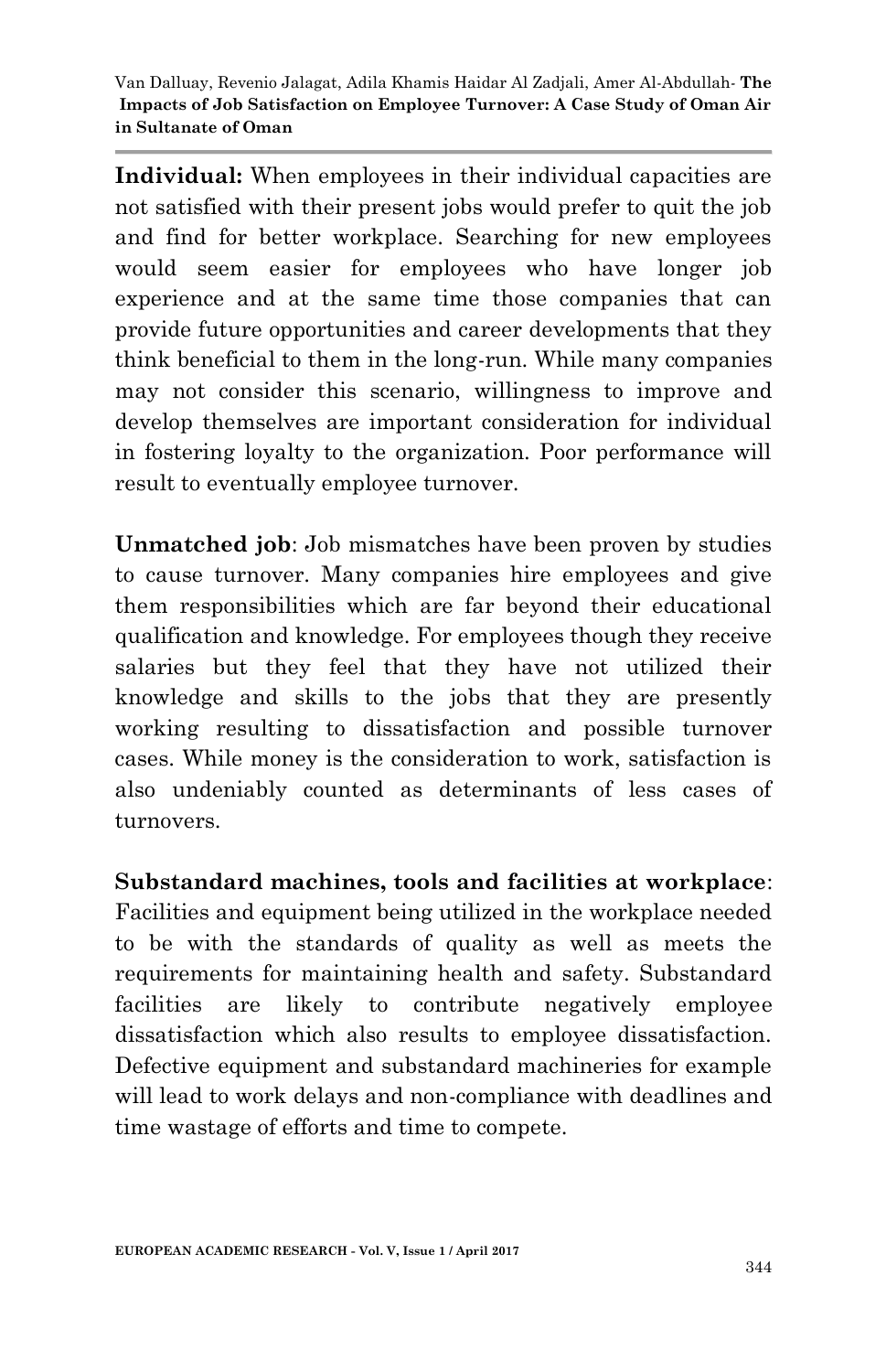Lack of opportunity for growth: When employees are not given clear direction of their career paths will not be motivated to work for the organization and are expected to ignore the concept of loyalty. Employees are expectant of their future wherever companies they are working and planning to work with greater benefits in return. If these terms and conditions are not available it will lead to employee's discouragement and will in turn build cases for employee turnovers.

**Negative perception**: Employees are confined with the notion that every efforts will be well-compensated and appreciated by the top management. If not duly taken consideration, this will lead to negative perceptions that management ignores every employee effort to contribute to the welfare of the organization. This will in turn might cause to employee turnover.

**Lack of supervision and training**: Supervision and training are important considerations not only to new workforce but even to old workers to enhance their knowledge and skills. So, effective supervision with proper motivation of employees will enable them to perform better and improve the quality of their work. Their performance would also depend on how well managers manages the affairs of the organization including their employees. The absence of attending to these concerns may lead to employee turnovers.

**Unequal pay structure**: When employees are paid which commensurate their performance and efforts, it is expected that better performance individually and in organization can be demonstrated. However, if there is presence of unequal pay structure this will cause employee dissatisfaction that eventually lead to employee turnover.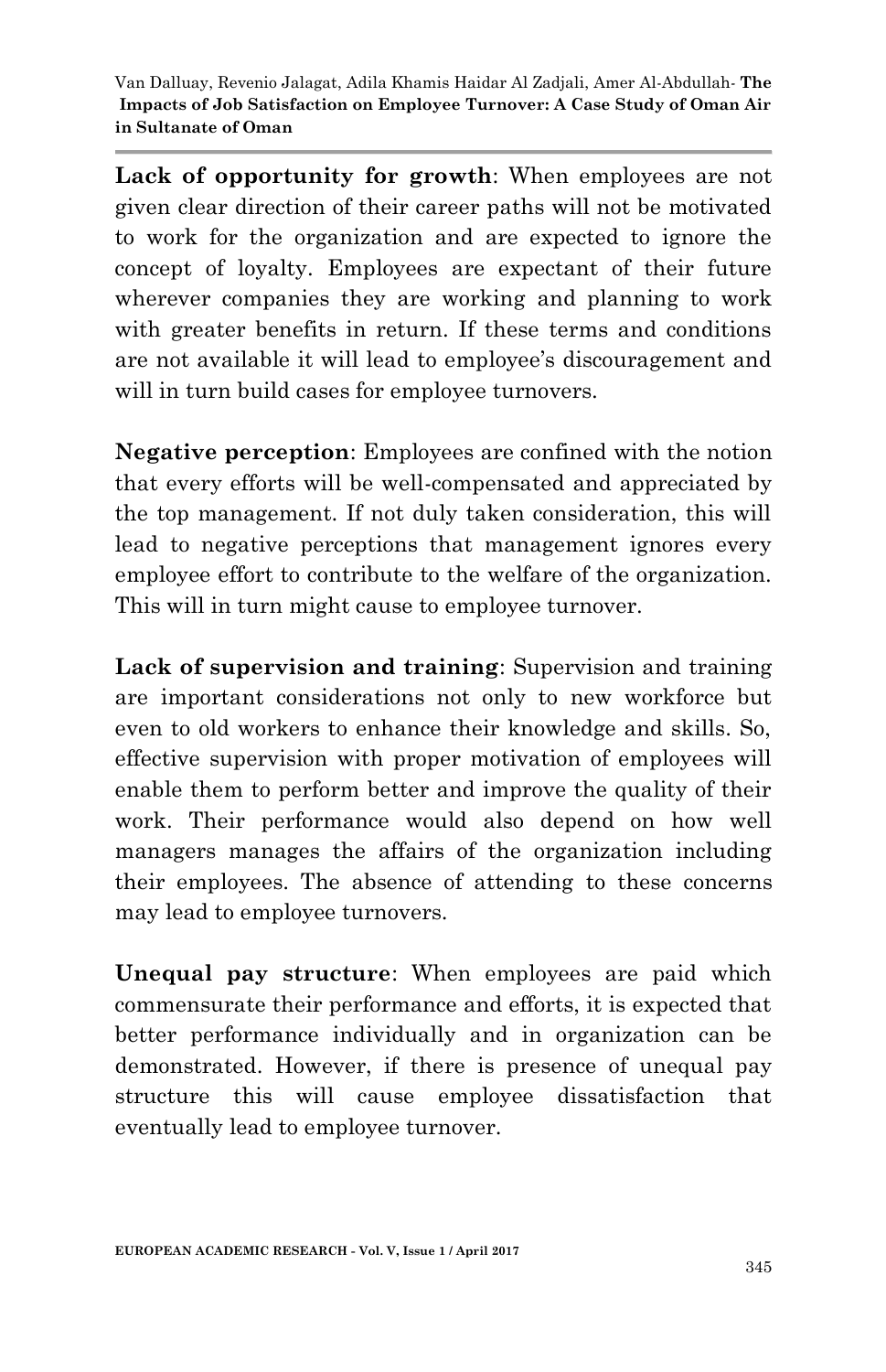# **2.6. Relationship between Job Satisfaction and Employee Turnover.**

Numerous research attempt have been made to bring out the impact of employee satisfaction with respect to employee turnover. Chen et al. (2010) investigated the impact of improving job satisfaction among employees and findings revealed that each of these measures had a positive correlation to a decrease in the cumulative employee turnover rates. Their research confirmed aspects of employee support, pay as well as welfare to be important variables influencing the degree of relationship between employee satisfaction-employee turnovers. Similarly, Mbah & Ikemefuna (2012) in their study in Nigeria identified the level of employee monetary compensation, the nature and type of pass for found by the employee as well as supervisory support to be key influencing factors as far as job satisfaction impacted upon employee turnover. Furthermore, Kazi et al. (2012) also confirmed an inverse relationship to exist between employees who were well satisfied with the job or different elements of their organizational employment and correspondingly their turnover intentions. They identified the essential requirements for corporate organizations to focus on causes and sources of employee dissatisfaction as a measure to critically reduce employee turnover rates.

In another study, Al-Battat & Som (2013) conducted research into employee satisfaction-employee turnover within the Malaysian hospitality industry identifying that employee dissatisfaction remained as the most notable cause of employees looking for better prospects within the hospitality industry mainly because it had a negative influence on employee commitment.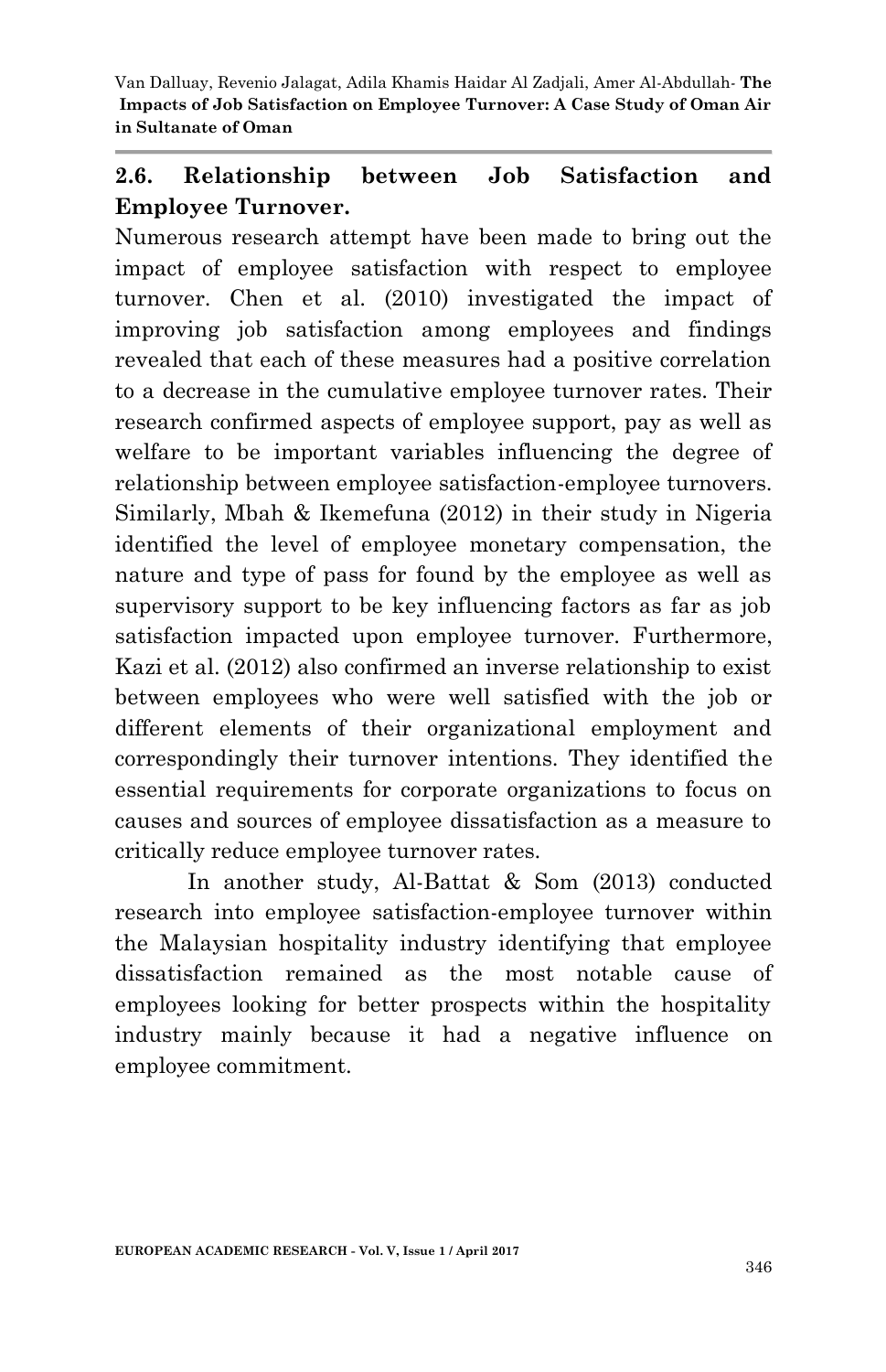

# **2.7. Dependent and Independent Variables**

**Figure 1 Conceptual Framework**

The diagram above shows the relationship between variables. There are two dependent variables present with the diagram presented. The first phase of the diagram shows job satisfaction as the dependent variable. Job satisfaction is affected by several factors such as work relationships, pay and promotion, work activities, use of skills and abilities and working conditions at Oman Air. This means that job satisfaction is directly affected to the changes of perceptions among respondents on the factors or independent variables as mentioned.

On the second phase of the diagram, it should be noted that job satisfaction becomes the independent variable while employee turnover is the dependent variable. In this regard, the value of employee turnover is directly dependent on the perception among employees or respondents on job satisfaction.

By direct association, it could be said that employee turnover as a dependent variable is directly affected by the basic independent variables: work relationships, pay and promotion, work activities, use of skills and abilities and working conditions at Oman Air.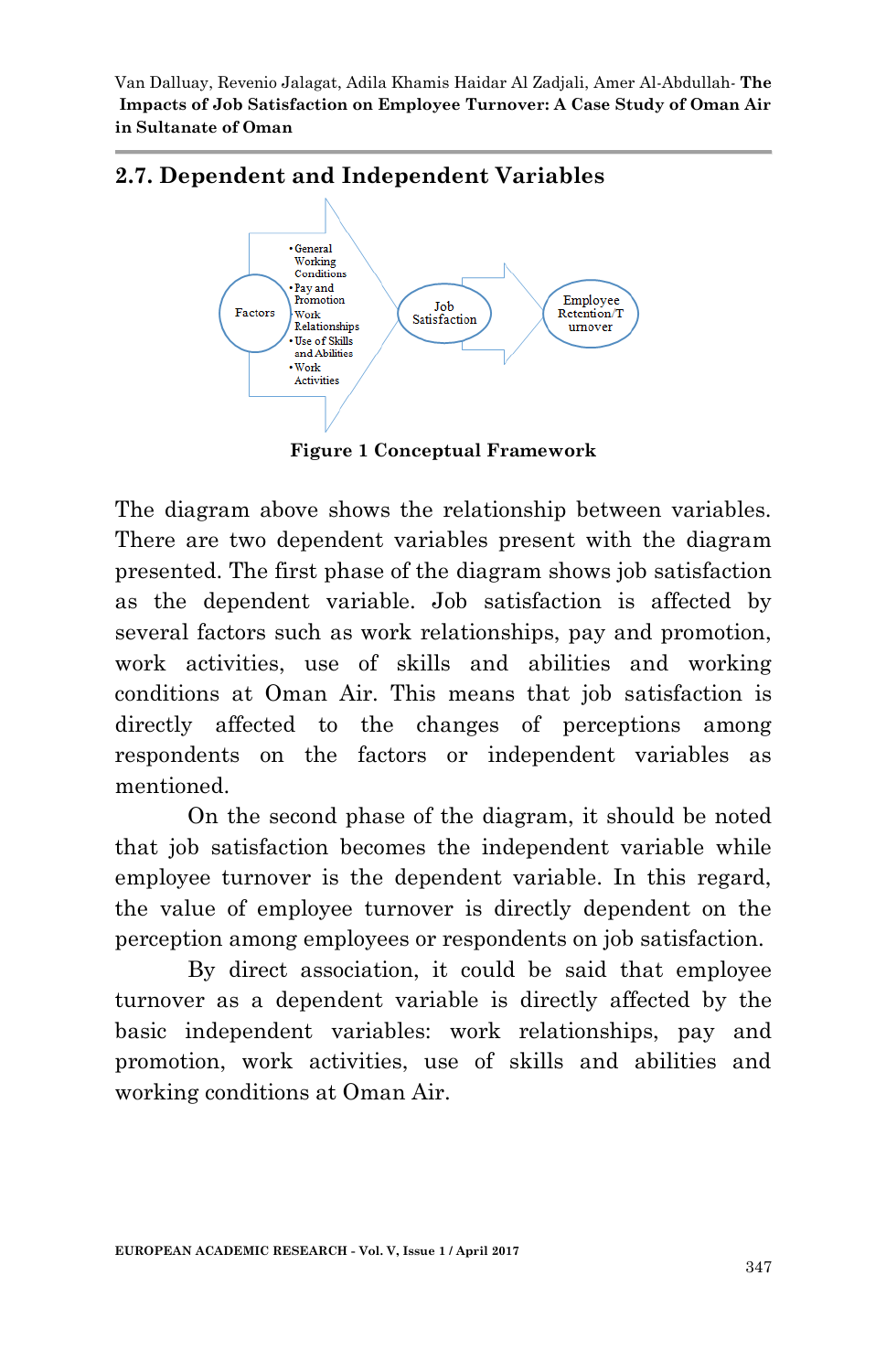#### **3. RESEARCH METHODOLOGY**

This chapter provides an overview or a description of the research methods, designs and approaches used in conducting the research. Research hypotheses are also presented in this section. Sampling methods and how the research was conducted were also discussed in this chapter.

#### **3.1 Research Design**

In this study, it primarily utilized the quantitative research design using the descriptive survey questionnaires as its main research instrument. The basis of using the quantitative approach is mainly based on the research objective to assess the relationship between the job satisfaction factors, job satisfaction and employee turnover as hypothesized (Cresswell & Plano, 2011; Maxwell & Steele, 2003). It was also used to engage in the activities of collection of research data and to get a contextual explanation and understanding of the numerical or quantitative responses among respondents.

The research philosophy applicable to the research of Oman Air is the positivism research philosophy that emphasized deductive reasoning which tends to move from the general to the specific (Cresswell, 2013; Cheng, et. al., 2013; Bergman, 2008).

# **3.2 Data Collection**

# **3.2.1 Primary Data Collection Methods**

The primary data collection applied in this study is patterned after Arokiasamy et al. (2013) and Cherotich's (2012) research where it mainly make use of questionnaires as a main data gathering technique to solicit responses that are quantitative in nature. The questionnaires will serve as the basis of developing contextual information that primarily meets the research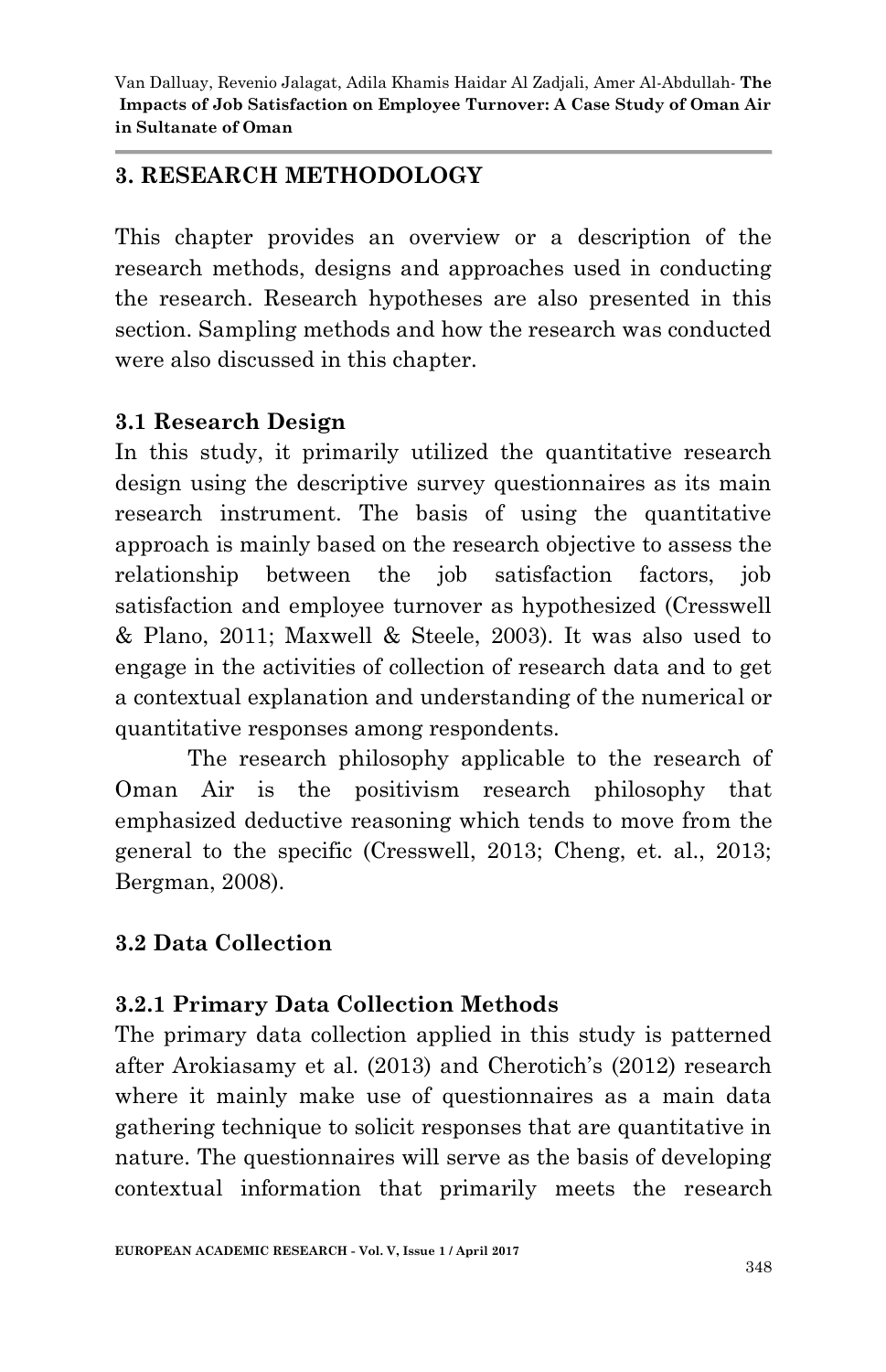objectives and research questions being considered as the main theme of the study conducted in Oman Air.

Moreover, a simple Likert scale will be implemented to gauge the degree of the responses and this research on Oman Air would be strongly benefited from like scale because it measures variables of motivation and employee perception so the degree of difference between the employees at Oman Air and their responses can be conveniently brought out using this technique.

|                         | <b>Strongly</b><br>Agree | Agree | Neutral | <b>Disagree</b> | Strongly<br><b>Disagree</b> |
|-------------------------|--------------------------|-------|---------|-----------------|-----------------------------|
| Numerical<br>Equivalent |                          |       |         |                 |                             |

The survey questionnaire as the primary research instrument has statements within five categories: Working conditions at Oman Air, Pay and Promotion, Work Relationships, Use of Skills and Abilities, and Work Activities. The working conditions includes the following factors: the total number of hours, location of employees, and vacation leave. Pay and promotion consists of the level of salary, promotion opportunities, health and medical, job security, and level of recognition. The variable which is the work relationships include co-workers relation, relation with supervisors, relation with subordinates while the use of skills and attitudes comprised of the scope of using new skills, scope of learning new skills, and training opportunities. Lastly, the work activities considers three factors namely: variety of jobs, degree of independence and job rotation.

For the purpose of evaluating the questionnaire's clarity and ability to collect information from respondents, a pretesting process was conducted. There were 10 people who were used as pretesting sample. After answering the questionnaire, pretesting samples were asked in which question or statement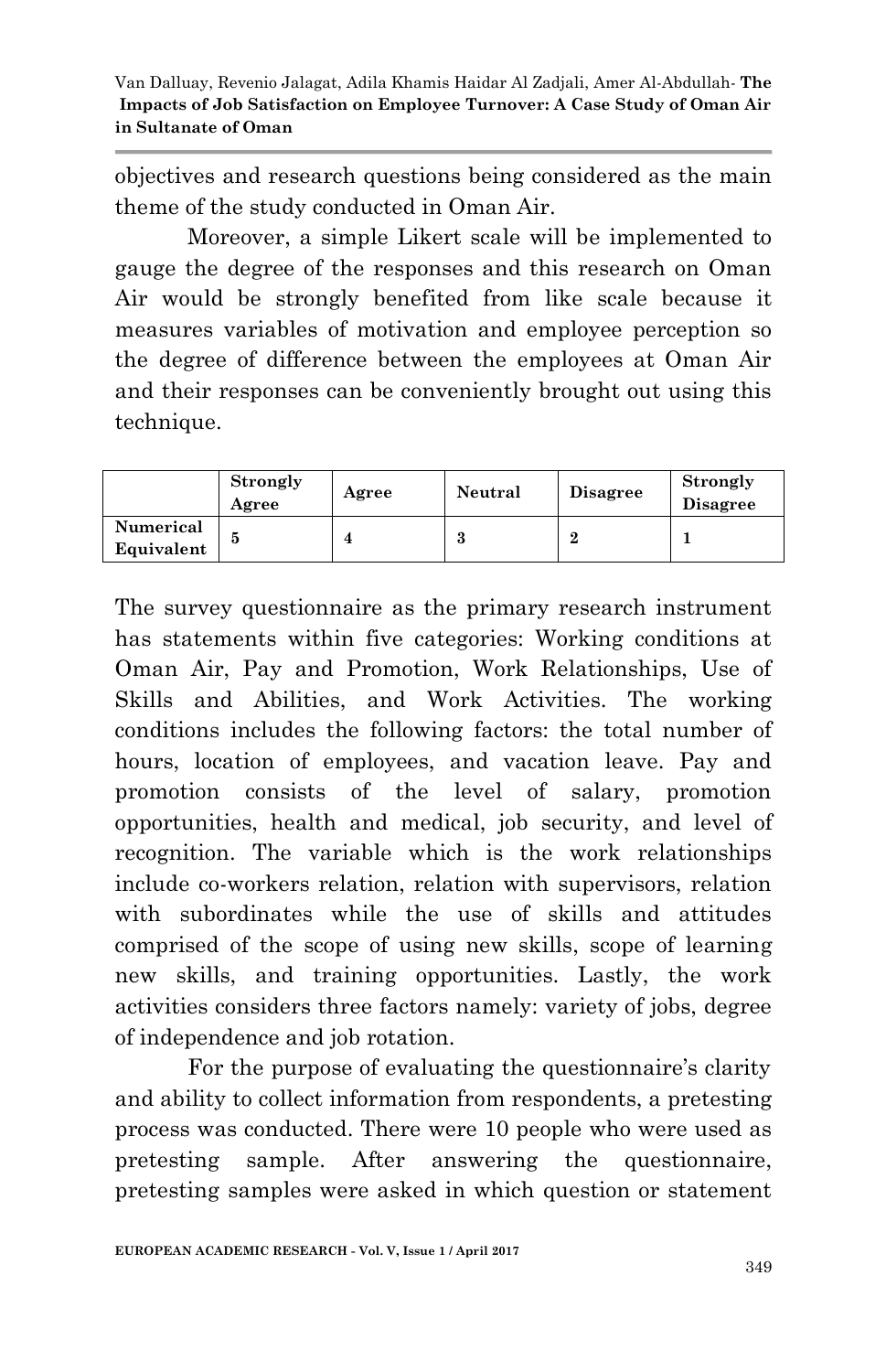they were not able to understand. This process was conducted to see if the words used are clear and easy to understand. In the same manner, during the pretest, the average completion rate was 3 minutes. This meant that the survey questionnaire was easy to understand and could be finished in just three to five minutes to avoid using much of research respondents' time.

# **3.2.2. Secondary Data Collection Methods**

With the aid of secondary data, the variables used in this study are widely identified and described especially in the related literatures where sources such as books, journals, websites, empirical studies and other related materials served as main considerations. It also established the link of the many variables as identified to achieve the research objectives and in presenting the questionnaires.

# **3.3. Population and Sampling**

# **Population**

For year 2016, Oman Air has 6,500 employees who are serving as pilots, co-pilots, stewards, ground crew, and office staff of the company. Of the total 6,500 employees, aircrew or flight crew is 35% and support team including ground crew and those at offices of the company is 65%.

# **Sampling for Questionnaire**

According to Cohen et al., (2013) apart from choosing an appropriate research methodology, the sampling strategy chosen for the research is a critical determinant of the quality itself. From this perspective the following important considerations relating to population and sampling for the research are as follows:

Given that the proposed research study is being undertaken on the employees of Oman Air, the population of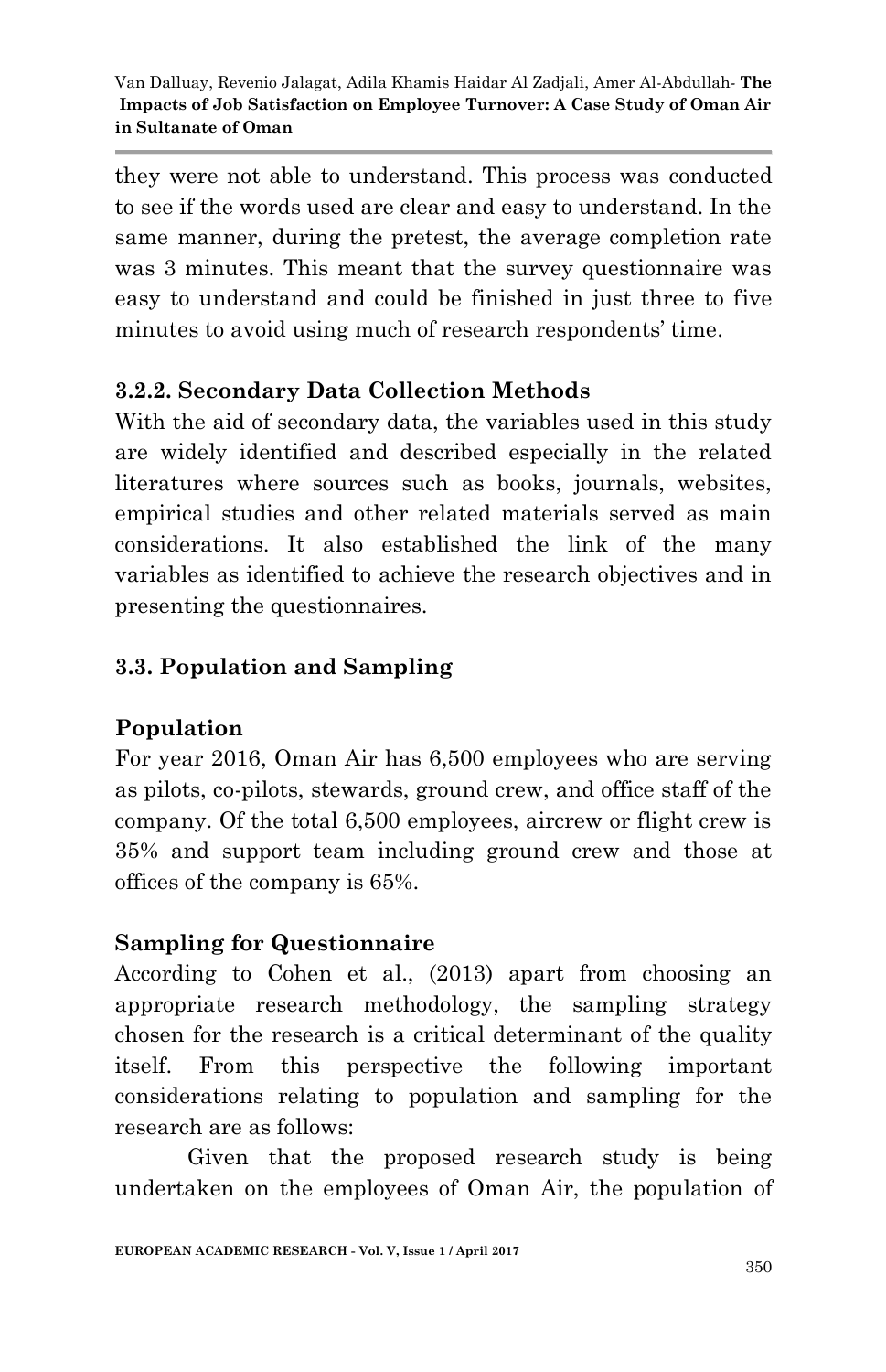the study will include all of the employees of the organization given that it's reward strategy applies to each and every employee and that all employees would have individual job satisfaction levels. For the purpose of this research focusing on employees who have completed a minimum of one year will be applied as a criterion for the population mainly due to the reason that those who have not yet completed the given duration would not have had an opportunity of knowing in detail about satisfaction. There were 100 employees who took part as sample members of the study.

This study utilized convenience sampling based on availability and convenience of the respondents. Sample size of 100 was the combination of both frontline employees and support employees divided accordingly. With 2,300 frontline employees or aircrew, the sample size is 50 having confidence level of 95% and confidence interval or margin of error of 5%. With the support employees or ground crew, the sample size is 50 with 95% confidence level and margin of error of 5%.

The convenience sampling method was used due to the geographical location of Oman Air employees as some of them could be at other airports around the world. Convenience sampling allowed the researcher to gather information or data from employees who are at Muscat International Airport as long as they are within the stratification of the samples as shown below.

With 100 employees included in the sample size, the breakdown of categories according to front liners and support staff is shown below. Front-liners include those pilots, steward crews and those who are in the direct engagement with passengers. Support staff includes those who are working in ticketing and other customer care areas of Oman Air.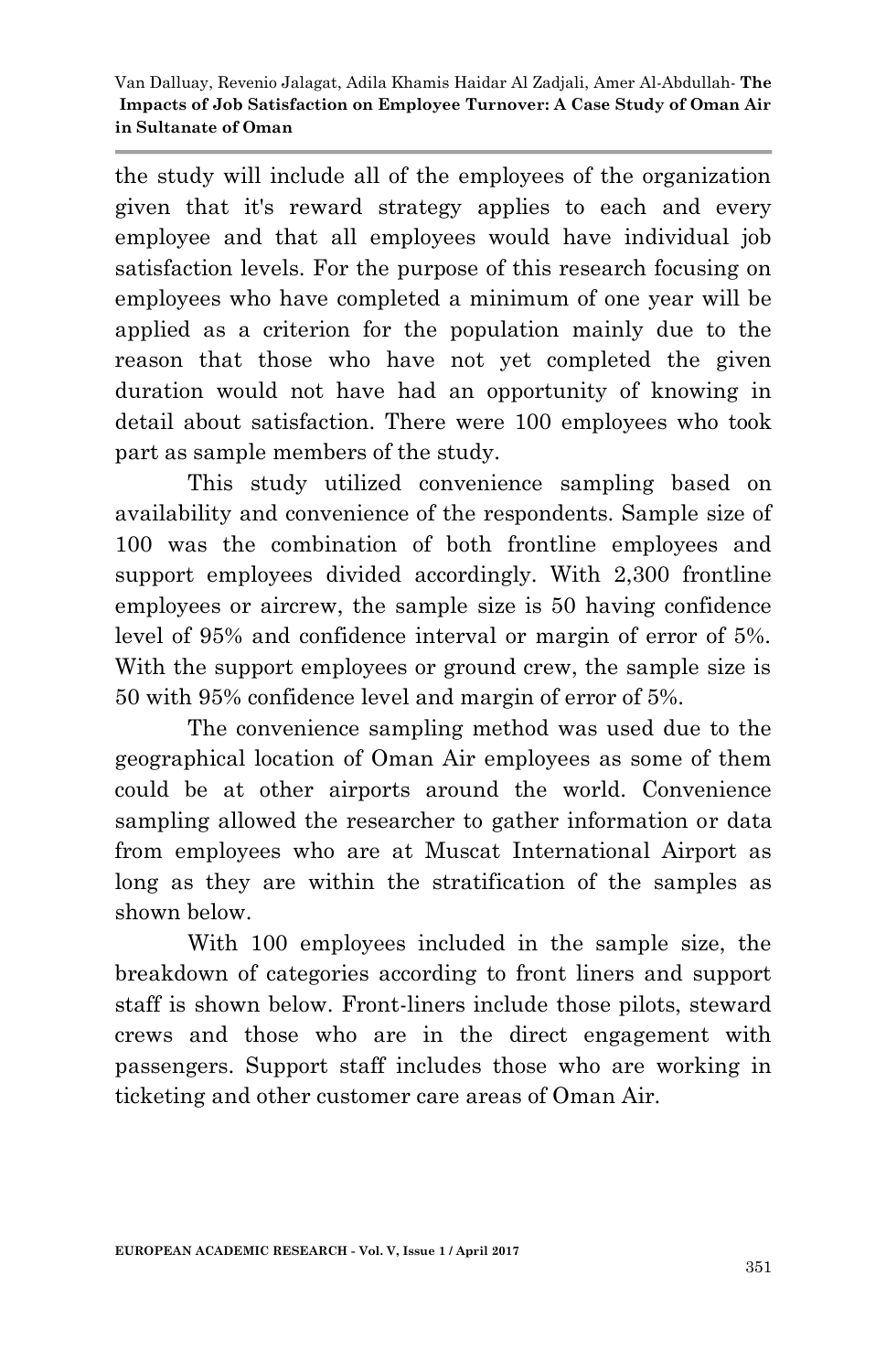| rable 1. Category of Respondents |            |             |               |  |  |  |
|----------------------------------|------------|-------------|---------------|--|--|--|
| Category                         | Population | Respondents | Response Rate |  |  |  |
| Front liners                     | 2300       | 50          | 100%          |  |  |  |
| Support                          | 4225       | 50          | 100%          |  |  |  |

#### **Table 1. Category of Respondents**

#### **3.4. Reliability and Validity**

According to Cohen et al., (2013) the complete elimination of threats to reliability and validity is not possible however to this extent important measures can be adopted to reduce these threats. Similarly the following measures for reliability and validate will be applied to this proposed research.

External Validity: external validity is established in the study by adequately considering the sample size for the study as indicated in the above context, by keeping the margin of error are low, it level of confidence high as well as maintaining a moderate level of response rate which is not overly optimistic, the study attempts to expand the external validity. Content Validity: in order to establish the content validity of the study, achievement tests will be devised and applied in conducting the given proposed research. Reliability: in order to establish the reliability of the results, the researcher has proposed to use the test retest tool, under which the results of the test will be measured with the final outcome of the questionnaires used for the study (Maxwell & Steele, 2003).

Although the techniques available for establishing reliability and validity in the context of qualitative research are known to be less precise in comparison to their counterparts, the researcher has chosen to use peer evaluation whereby the inferences drawn would be checked by another researcher. All the questions.

#### **3.5. Data Analysis**

In the analysis of the primary and secondary data, it was necessary to use basic research instruments. Statistical frequencies were used in providing an overview of the results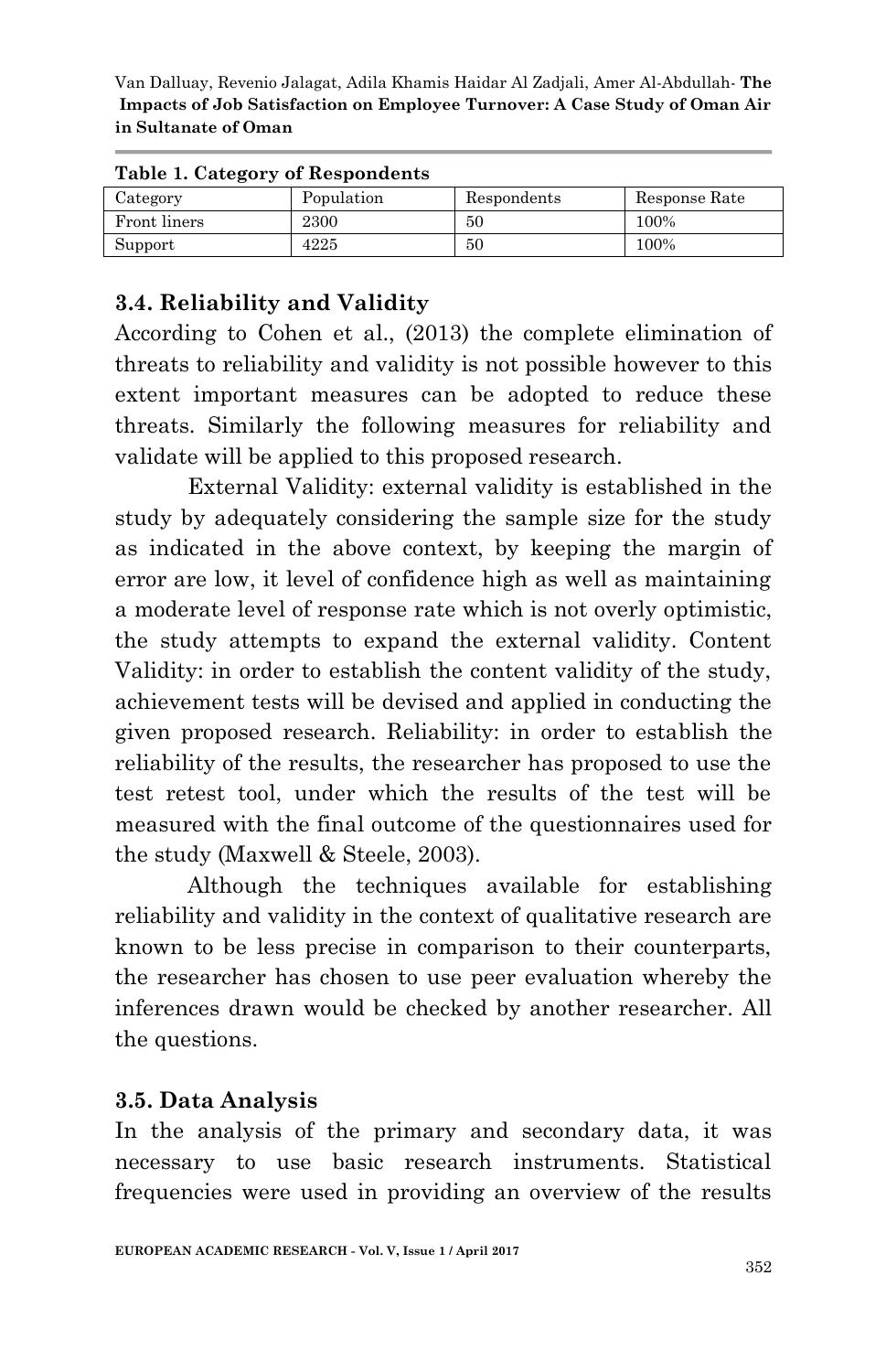while the correlation being used was for the purpose of linking variables with each other. On the other hand, non-parametric, bivariate, and alternative analysis tools were used in analyzing gathered data. In this case, there are three levels of variable categories to be included: the five factors of job satisfaction namely: General Working Conditions, Pay and Promotion, Work Relationships, Use of Skills and Abilities and Work Activities, job satisfaction and employee turnover. Statistical Package for Social Sciences is used in data calculation. The software has been used by researchers in making accurate calculations of the data gathered to avoid misinterpretation of data.

Pearson correlation is used to test the linear dependence or the impact that a variable can have on another variable. It could yield three results (and their between): 1 for positive total correlation, 0 for no correlation and -1 for total negative correlation. In the same manner, the sig (2-tailed) also tells there is a significant correlation between the two variables being compared.

Inferential discussions were made throughout the result section and they were based on available statistical data and other secondary sources providing credence to the study result. Inferential analysis provided connection, linkage and correlation understanding. In the same manner, nonparametric analysis and other statistical features were used with the help of the SPSS.

# **4. FINDINGS AND DISCUSSIONS**

This section presents the results and findings of the data obtained from respondents. This section is divided into six sections: General Working Conditions, Pay and Promotion, Work Relationships, Use of Skills and Abilities, and Work Activities. Using SPSS software, data were rendered and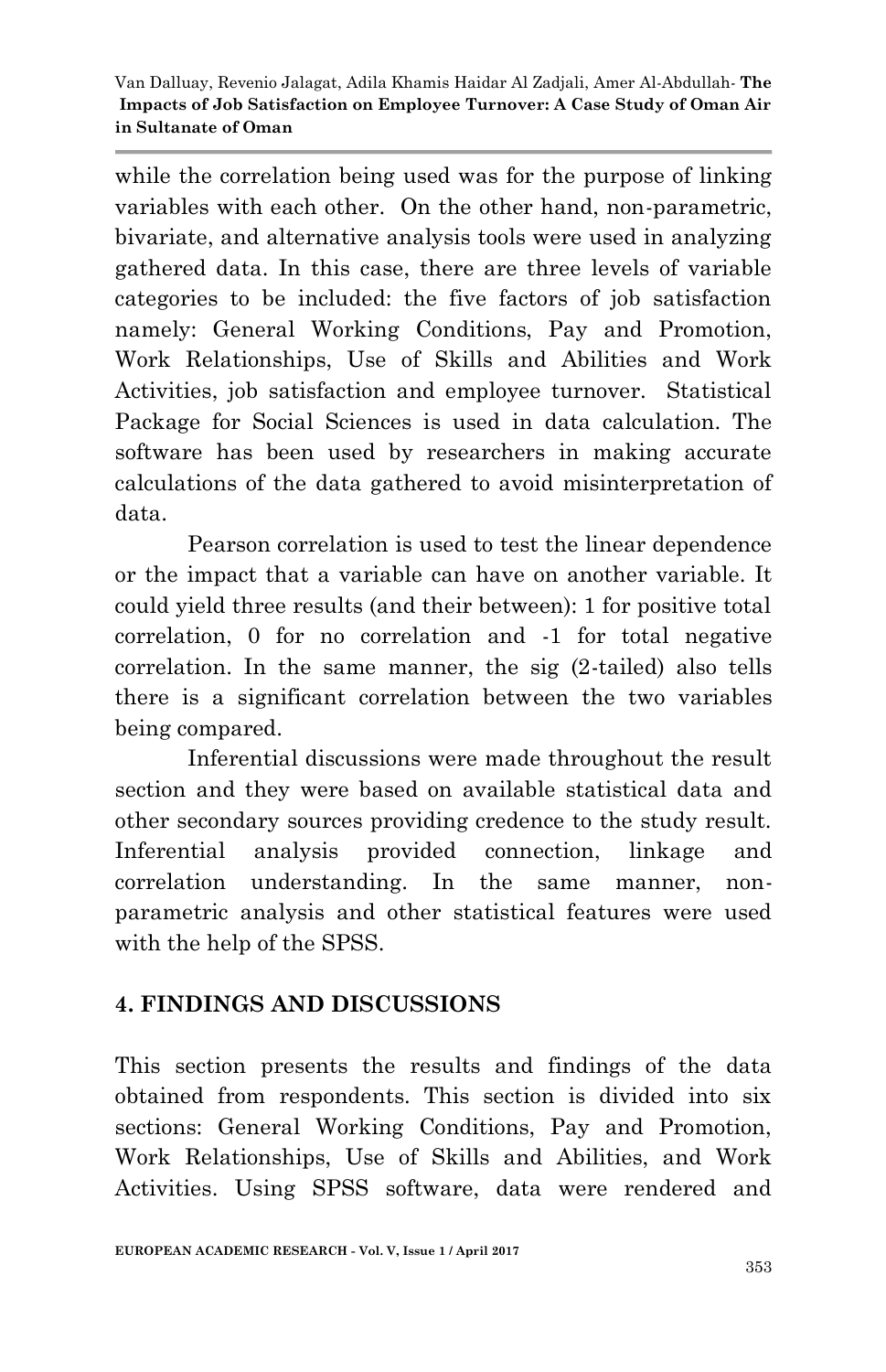calculated to provide a clear understanding of the responses in a way understandable.

# **4.1. Summary of Tables of Demographic Profile**

Based on the demography of the respondents, it is important to note that most employees are within the age brackets of 26 years old to 41 years old. Half of employees are within the age brackets. On the other hand, only a small percentage of employees come from the age bracket of 41 years and above. This demographic profiling is important in noting that only a small fraction of employees of Oman Air are aging. However, this should not be construed that employees are not able to reach their old age in Oman Air. Putting into account the fact that Oman Air was founded 23 years ago, the percentage of employees who reached 41 years old and above is justified. Yet still, the percentage is still small in total with the number of employees the company has.

Looking at the results of the data, it is easy to note what factors can have a strong impact on the job satisfaction of employees thereby contributing to their decisions on whether to stay with the company or not.

| Independent            | N   | Weighted Mean | <b>Standard Deviation</b> |  |
|------------------------|-----|---------------|---------------------------|--|
| <b>Variables</b>       |     |               |                           |  |
| Degree of Independence | 100 | 4.32          | .726                      |  |
| Degree of Control      | 100 | 4.32          | .723                      |  |
| Training and Education | 100 | 4.32          | .712                      |  |
| Job Responsibilities   | 100 | 4.28          | .817                      |  |
| Promotion              | 100 | 4.32          | .730                      |  |
| Opportunities          |     |               |                           |  |
| Scope for Skills       | 100 | 4.28          | .817                      |  |
| Vacation and Sick      | 100 | 4.28          | .822                      |  |
| Working Hours          | 100 | 3.93          | 1.19                      |  |
| Health and Medical     | 100 | 3.93          | 1.17                      |  |
| Relation<br>with       | 100 | 3.83          | 1.27                      |  |
| Coworkers              |     |               |                           |  |

**Table 2. Impacts of Job Satisfaction Factors on Employee Job Performance**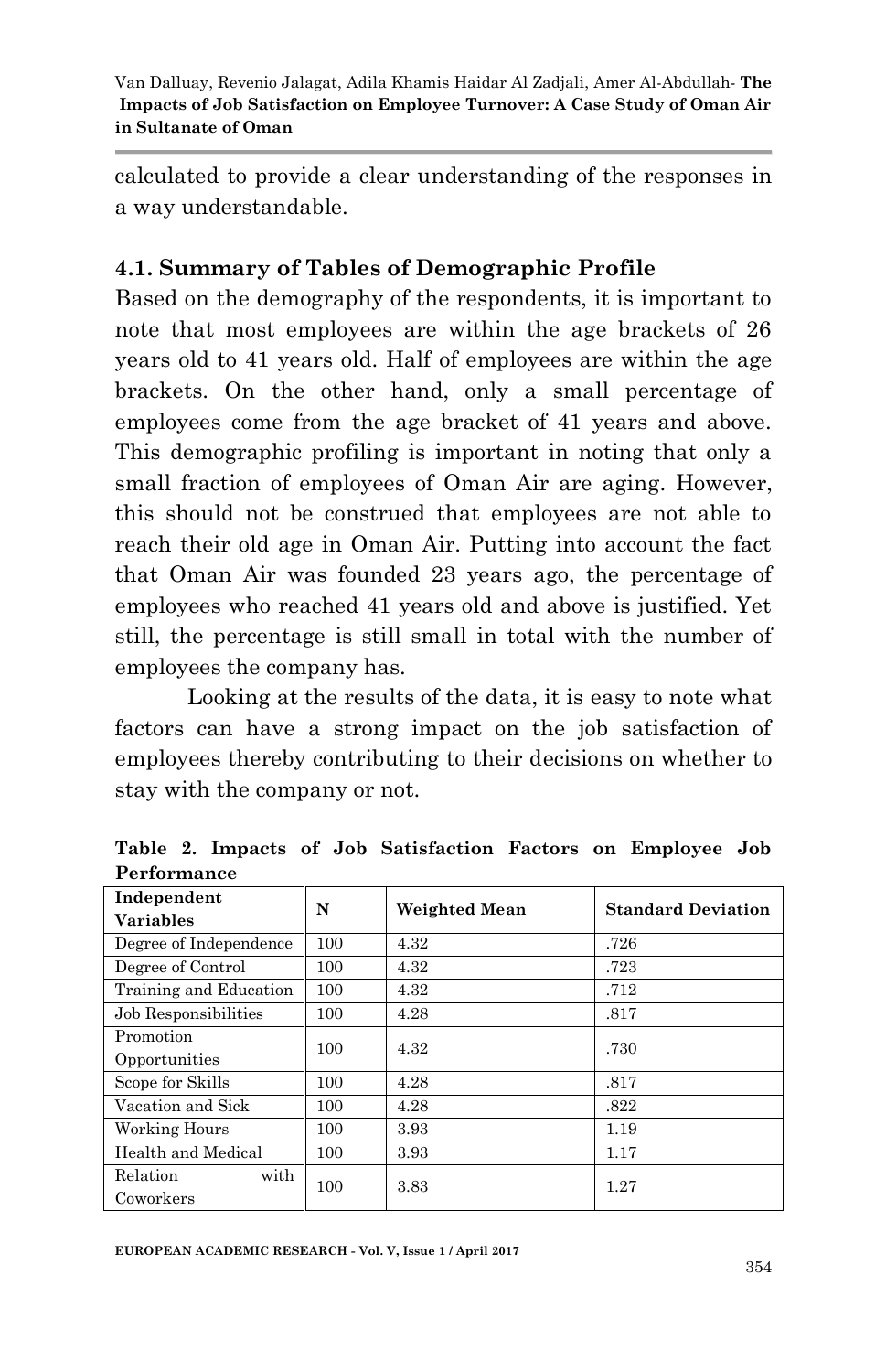| Relationship<br>with<br>Supervisors | 100 | 3.96 | 1.18 |
|-------------------------------------|-----|------|------|
| Job Security                        | 100 | 3.25 | 1.54 |
| Job Rotation                        | 100 | 3.25 | 1.45 |

Aside from the two factors being mentioned, training and educational opportunities is another factor that must be given careful attention. Training and development is necessary because it is tied up with promotion opportunities. In fact, the scope for the utilization of existing skills is second in terms of the mean registered. Employees want to make sure that they are able to use their skills and enhance them for the purpose of future development. Furthermore, employees are also concerned of their welfare. When they don"t get the benefit of vacation and sick leave, they may feel being treated unfairly and unjustly (Iqbal & Waseem, 2012). A workplace that is just and fair can always keep its employees together.

Furthermore, on the third level of the factors that have importance on the job satisfaction of employees as well as on employee turnover and retention are: the working hours and the health and medical benefits employees get. Also, the salary paid by the company is tied up with the level of recognition (which can viewed on the lens of promotion). As much as salaries and wages are material representation on the importance of employees, they can be a factor to the decision making of employees on staying or leaving the company. But it seemed to be ironic that job security falls at the bottom of uncertainty on its importance to employee job satisfaction. Employees do not give much attention to this factor as long as they have all at the top. With the aviation industry having fewer workforces, this is understood that employees are not thinking of being fired by the company. Another non-significant factor is job rotation. While employees want to be at variety of job positions, they don"t give much attention to the rotation of the job among them as long as they experience another one.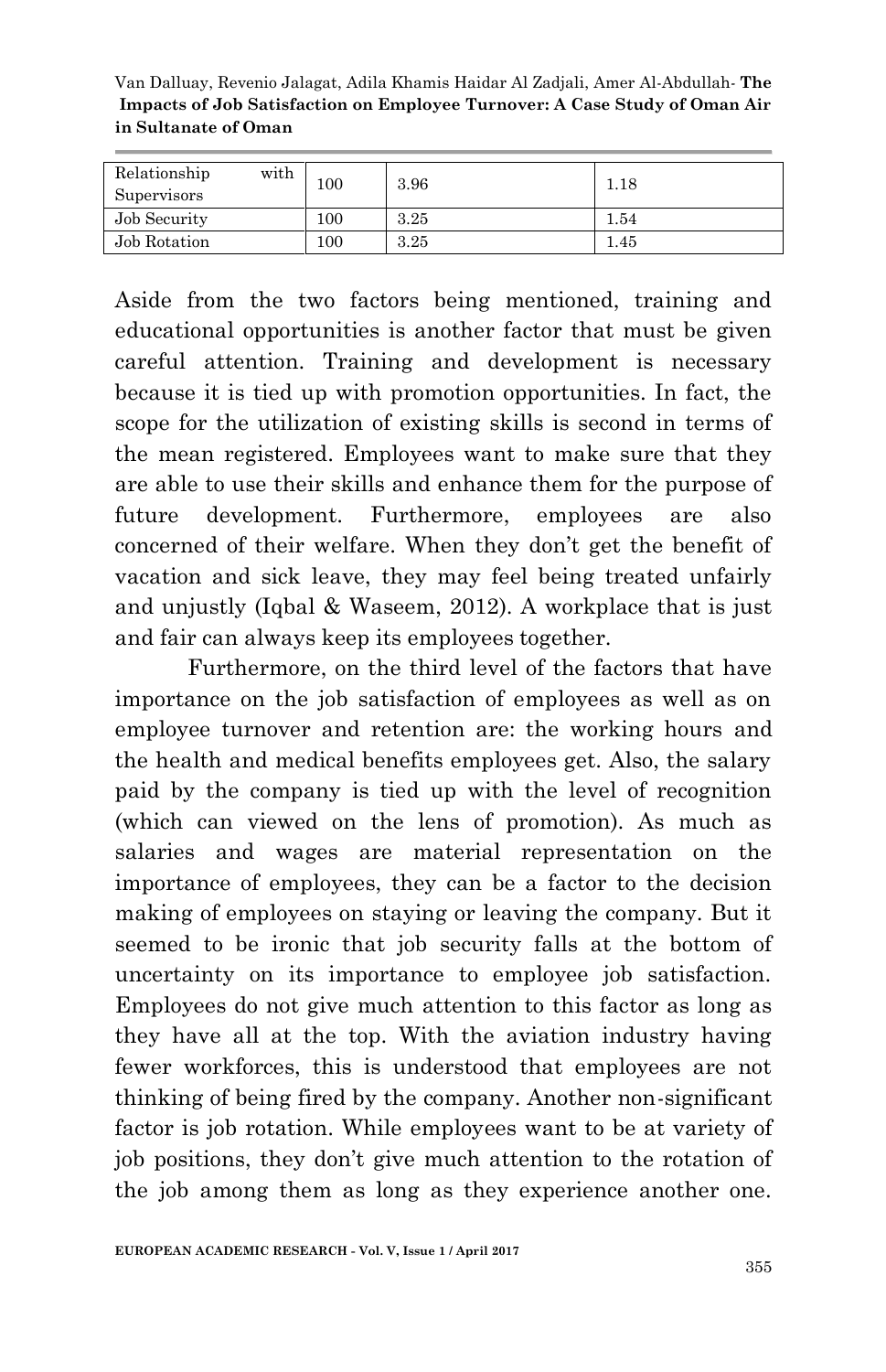They are not concern if others are reassign for the rotation or not.

#### **4.2. Correlation and Other Analysis**

Analysis below shows the ranking and comparison of the factors being mentioned as to their relevance and impact to employee satisfaction, thus to employee turnover. The result shows that among the factors that could affect employee satisfaction and turnover, employees give more value to training opportunities that they could get with the highest mean. This is followed by the location of the workplace (as to basis of convenience among employees) and the total number of hours that should be dedicated to the work.

Based on the same result, the relation with supervisor and co-workers are at the bottom. This means that employees could bear the fact that there are conflicts and problems arising in the workplace. These are things that are part of the deal that should be taken care of. In the same manner, the job rotation is not a big problem for employees as they can work with their task or positions the same all the time. At the bottom of the list of the level of recognition that could be afforded unto them. For employees, as long as they are doing their job, even if they are not being recognized, it is fine.

However, in general sense, due to the fact that the means of these factors are above the neutral level, it is noted that these factors are very important to the employee satisfaction of employees as well as their turnover. In this regard, it is necessary to ensure that employees are provided with all these concerns.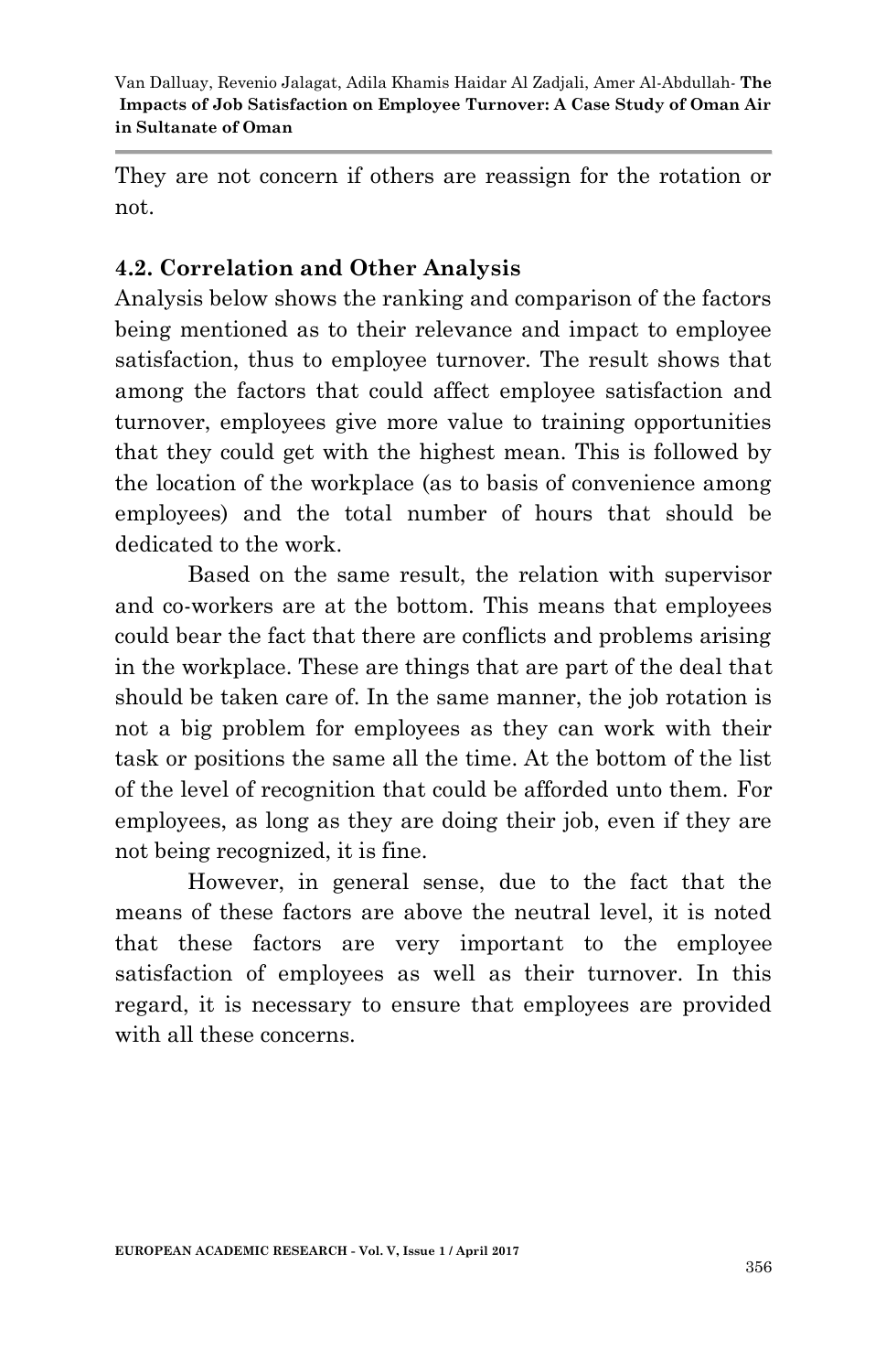Van Dalluay, Revenio Jalagat, Adila Khamis Haidar Al Zadjali, Amer Al-Abdullah*-* **The Impacts of Job Satisfaction on Employee Turnover: A Case Study of Oman Air in Sultanate of Oman**

| Table 3. Descriptive of Variables |         |              |          |  |  |
|-----------------------------------|---------|--------------|----------|--|--|
|                                   |         | Satisfaction | Turnover |  |  |
| - N                               | Valid   | 100          | 97       |  |  |
|                                   | Missing |              | 3        |  |  |
| Mean                              |         | 4.00         | 3.76     |  |  |
| Std. Deviation                    |         | .876         | .899     |  |  |

The table above shows the descriptive of the two variables being correlated as to their importance or impact to each other. On the other hand, the table below shows the correlative values using Pearson and two-tailed sig.

**Table 4. Correlation between the Job Satisfaction Factors and Employee Job Satisfaction**

| Factors                     | Coefficient | Probability | Significance |
|-----------------------------|-------------|-------------|--------------|
| General Working Conditions  | 0.098       | 0.080       | <b>NS</b>    |
| Pay and Promotion           | 0.451       | 0.002       | S            |
| Work Relationships          | 0.398       | 0.048       | S            |
| Use of Skills and Abilities | 0.253       | 0.047       | S            |
| Work Activities             | $-0.388$    | 0.004       | S            |

S-significant NS-non-significant **\***Correlation is significant at the 0.05 level (2-tailed)

Table 8 displays calculated values of Job Satisfaction factors on employee job satisfaction. It can be clearly gleaned that the following factors: pay and promotion, work relationships and the use of skills and abilities positively correlated to employee job satisfaction with r-values 0.451, 0.398, and 0.253 and are significant while negative correlation for work activities with - 0.388 and significant at p=0.004<0.5 level of significance. But there is no relationship between the general working conditions as perceived by employees in Oman Air and employee job satisfaction as evidenced by its p-value of 0.080.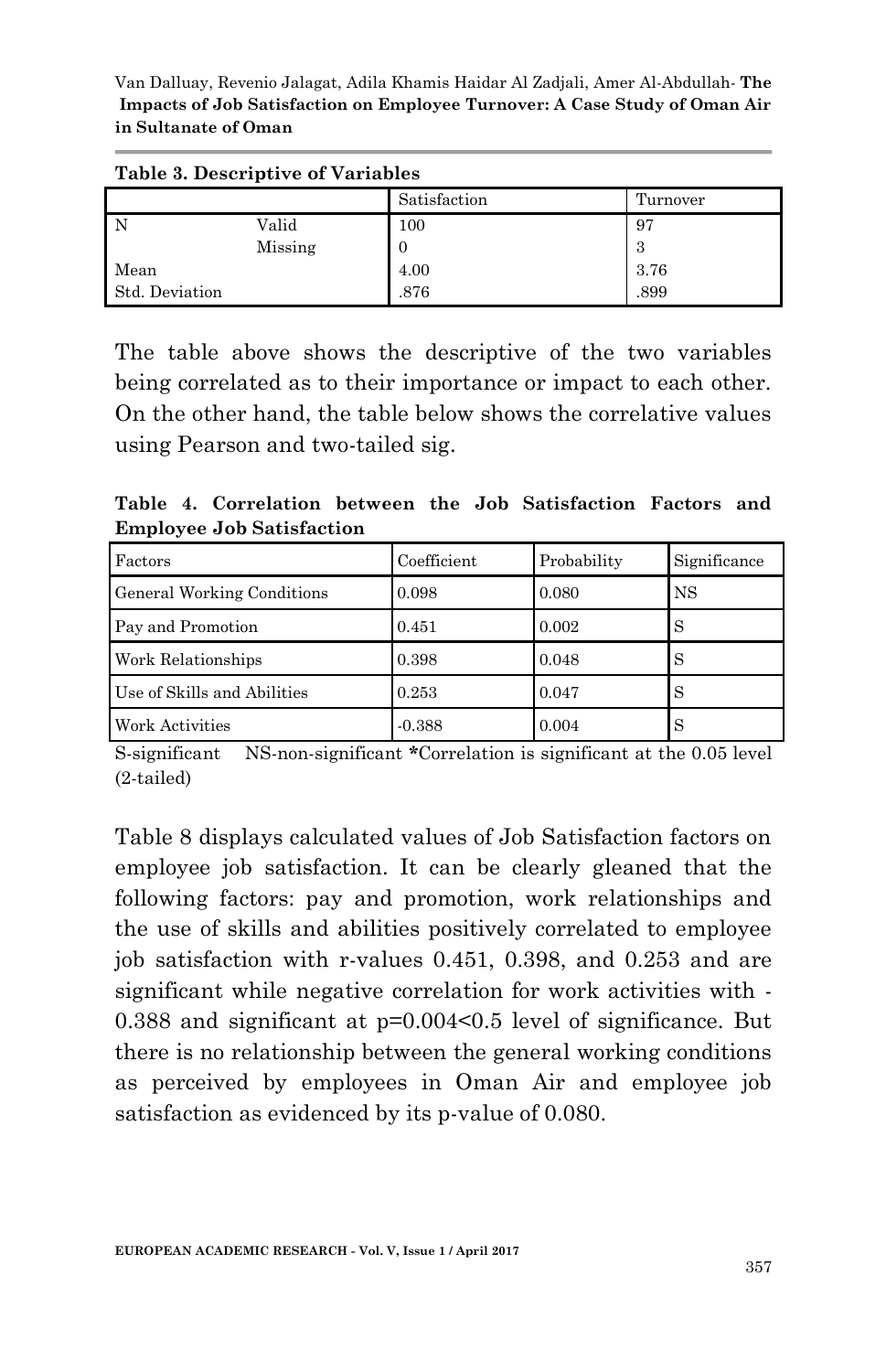|          |  |  | Table 5. Correlation between Employee Satisfaction and Employee |  |
|----------|--|--|-----------------------------------------------------------------|--|
| Turnover |  |  |                                                                 |  |

|                                                             |                        | Employee<br>Satisfaction | Turnover |
|-------------------------------------------------------------|------------------------|--------------------------|----------|
|                                                             | Pearson<br>Correlation | 1                        | $-440*$  |
| <b>Employee Satisfaction</b>                                | $Sig. (2-tailed)$      |                          | .028     |
|                                                             | N                      | 100                      | 100      |
|                                                             | Pearson<br>Correlation | $-440*$                  |          |
| Turnover                                                    | $Sig. (2-tailed)$      | .028                     |          |
|                                                             | N                      | 100                      | 100      |
| *. Correlation is significant at the 0.05 level (2-tailed). |                        |                          |          |

The Pearson correlation value of the two variables being correlated as to ascertain their relationship is .440. This means that there is negative significant correlation between the two variables as it is below the 0.05 of the sig (2-tailed) correlation formula. With the correlation (Pearson) below 0 or negative, employee satisfaction is said to have a direct impact to the turnover of employees within the organization. This implies that when employees are satisfied with their jobs, the incidence of employee turnover is expected to decrease. Hence, there is moderate correlation between job satisfaction and employee turnover.

To further confirm this, the correlation of two variables that affect employee satisfaction is noted below:

|  |  | Table 6. Regression Model |  |
|--|--|---------------------------|--|
|--|--|---------------------------|--|

| Model |         | R Square | Adjusted<br>R<br>Square | Std.<br>Error<br>of<br>the<br>Estimate |
|-------|---------|----------|-------------------------|----------------------------------------|
|       | .768(a) | .590     | .498                    | .621                                   |

A Predictors: (Constant), Job Rotation, Health & Medical, Variety of jobs, Coworkers relation, Vacation leave, Degree of control, Relation with supervisors, Total number of hours, Levels of recognition, Training opportunities, Location of employees, Job security, Relation with subordinates, Degree of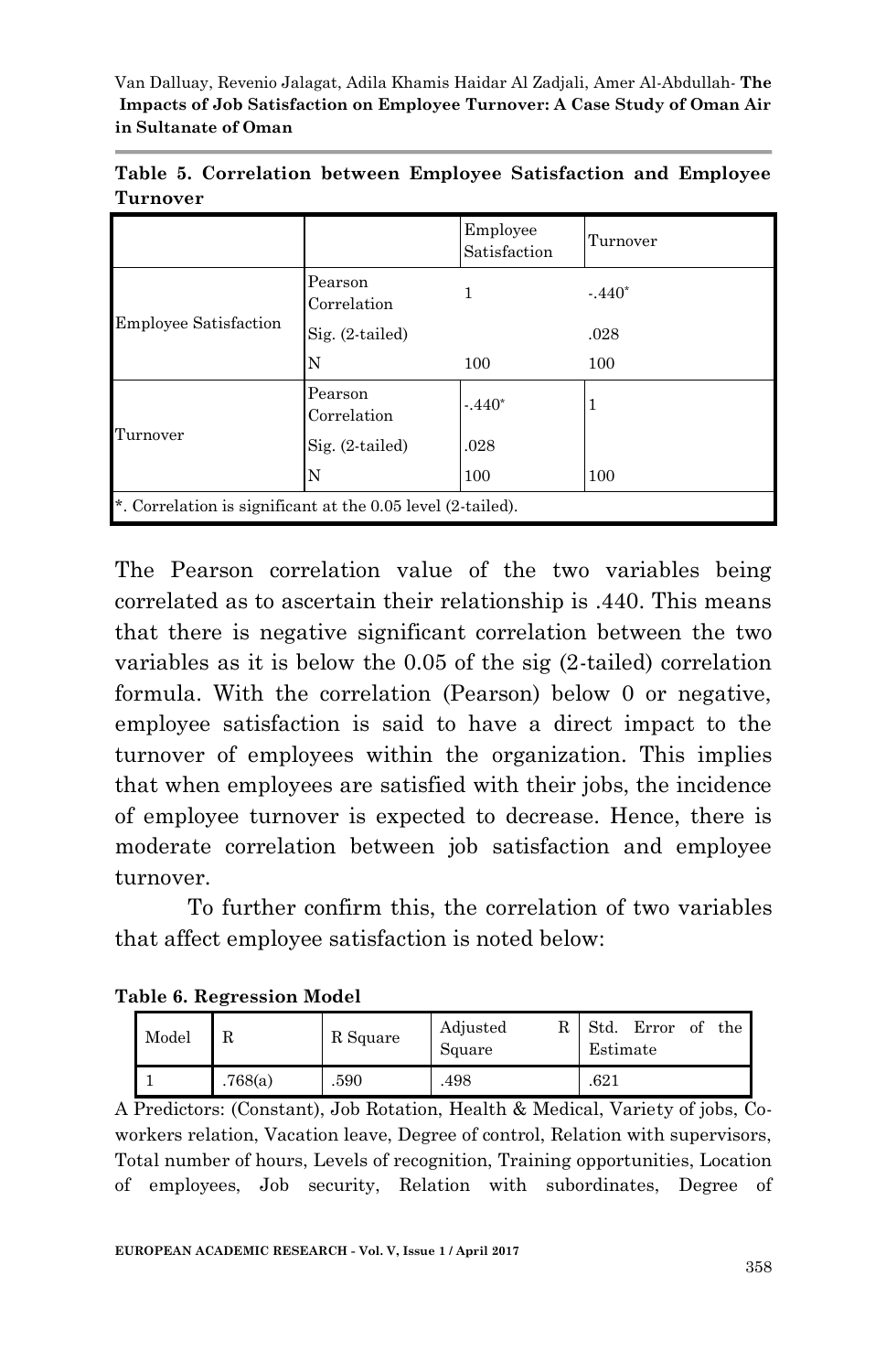independence, Scope of using skills, Scope of learning new skills, Promotion opportunities, Level of salary.

As shown in table 10, the R Square value of 0.590 or 59% indicates that the independent variables causes about 59% of the variation of the dependent variables. While 41% cannot be explained. This means that the model is acceptable in explaining the variation of dependent variables namely the job satisfaction and employee turnover.

#### **Table 7. ANOVA Result**

|       |            | Sum<br>οt |    | Mean   |       |         |
|-------|------------|-----------|----|--------|-------|---------|
| Model |            | Squares   | df | Square |       | Sig.    |
|       | Regression | 44.812    | 18 | 2.490  | 6.466 | .000(a) |
|       | Residual   | 31.188    | 81 | .385   |       |         |
|       | Total      | 76.000    | 99 |        |       |         |

A Predictors: (Constant), Job rotation, Health & medical, Variety of jobs, Cowork relation, Vacation leave, Degree of control, Relation with supervisors, Total numbers of hours, Levels of recognition, Training opportunities, Location of employees, Job security, Relation with subordinates, Degree of independence, Scope of using skills, Scope of learning new skills, Promotion opportunities, Level of salary

B Dependent Variable: Satisfaction

Using the ANOVA regression shows that this model is fit and appropriate in analyzing the independent and dependent variables used in this study with 0.000 significance and with Fvalue of 6.466.

**Table 8. Regression**

| Mode:1 |                         | Unstandardized<br>Coefficients |               | Standardized<br>Coefficients | t.    | Sig.       |
|--------|-------------------------|--------------------------------|---------------|------------------------------|-------|------------|
|        |                         | B                              | Std.<br>Error | Beta                         | B     | Std. Error |
|        | (Constant)              | .655                           | 1.218         |                              | .538  | .592       |
|        | Total number of hours   | .184                           | .079          | .204                         | 2.331 | .022       |
|        | Degree of control       | .095                           | .095          | .097                         | 1.001 | .320       |
|        | Location of employees   | .085                           | .101          | .086                         | .839  | .404       |
|        | Vacation leave          | .264                           | .100          | .253                         | 2.640 | .010       |
|        | Level of salary         | .294                           | .132          | .299                         | 2.231 | .028       |
|        | Promotion opportunities | .205                           | .130          | .200                         | 1.568 | .121       |
|        | Health & medical        | .011                           | .108          | .012                         | .106  | .916       |

**EUROPEAN ACADEMIC RESEARCH - Vol. V, Issue 1 / April 2017**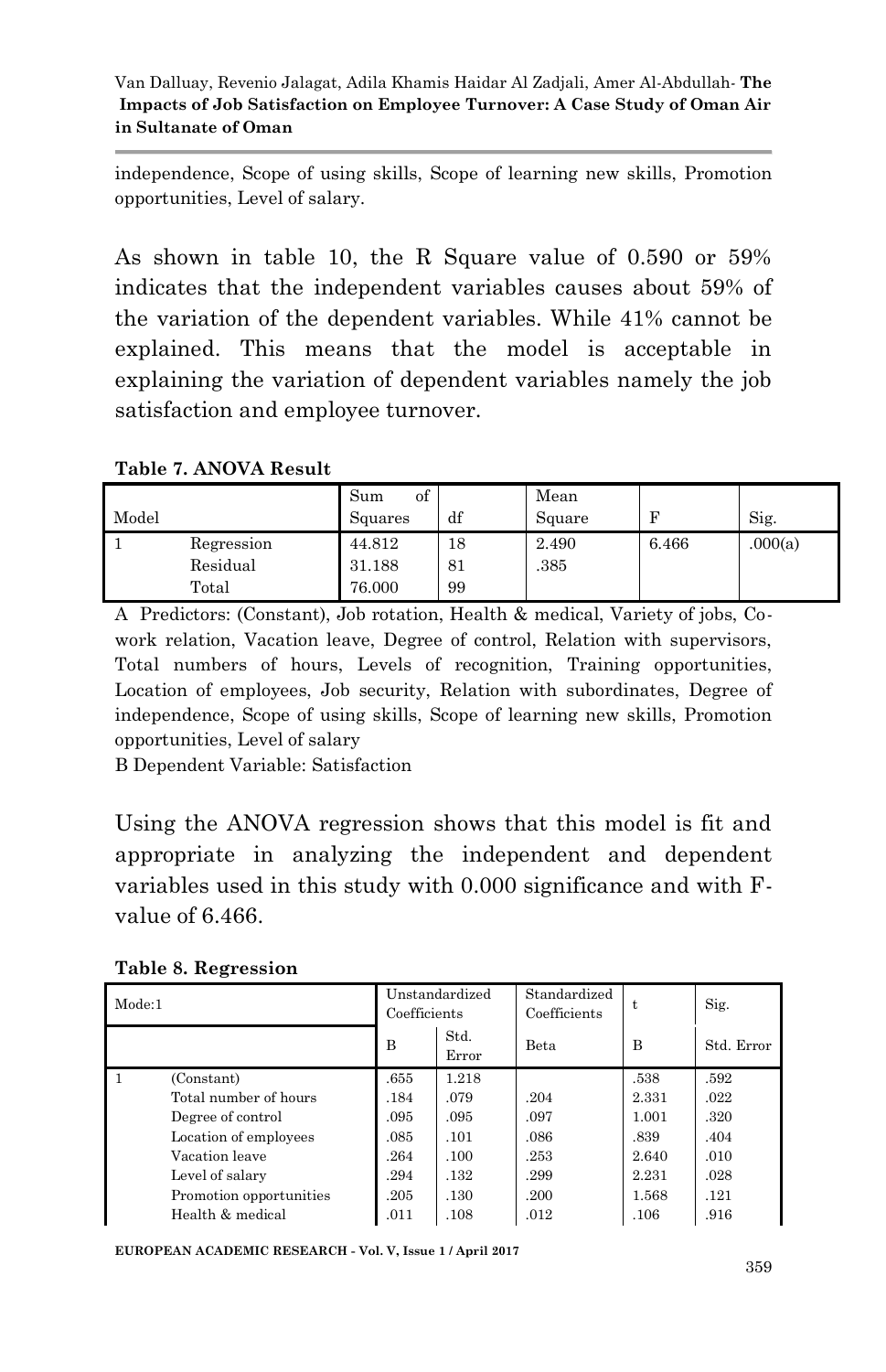| Mode:1                       | Unstandardized<br>Coefficients |               | Standardized<br>Coefficients | t.       | Sig.       |
|------------------------------|--------------------------------|---------------|------------------------------|----------|------------|
|                              | B                              | Std.<br>Error | Beta                         | B        | Std. Error |
| Job security                 | $-.083$                        | .101          | $-.084$                      | $-826$   | .411       |
| Levels of recognition        | $-225$                         | .092          | $-220$                       | $-2.449$ | .016       |
| Coworkers relation           | $-210$                         | .113          | $-212$                       | $-1.866$ | .066       |
| Relation with supervisors    | .184                           | .090          | .184                         | 2.049    | .044       |
| Relation with subordinates   | - 536                          | .102          | $-554$                       | $-5.235$ | .000.      |
| Scope of using new skill     | .060                           | .110          | .063                         | .547     | .586       |
| Scope of learning new skills | .218                           | .113          | .227                         | 1.928    | .057       |
| Training opportunities       | .083                           | .121          | .078                         | .685     | .496       |
| Variety of jobs              | $-411$                         | .102          | $-.407$                      | $-4.033$ | .000       |
| Degree of independence       | .694                           | .112          | .705                         | 6.200    | .000.      |
| Job rotation                 | $-.053$                        | .103          | $-.047$                      | $-512$   | .610       |

A Dependent Variable: Satisfaction

Based on the ANOVA result of the regression shown below, the model created fits with the assumptions on the interrelated and impact of the variables on the dependent variable which is the satisfaction of employees on their jobs.

Based on the table on the linear regression result, it could be said that factors that have significant positive impact to the job satisfaction of employees are (according to their impact) ranked in order of priority: (1) degree of independence in the workplace that they could have, (2) the level of salary, (3) vacation leave employees could get from the management, (4) the scope of learning new skills, (5) promotion opportunities, and; (6) the total number of hours and relation with supervisors. These variables carry higher t-values and standardized coefficients relating to their impact to the dependent variable (satisfaction). With these positive impacts, an increase of the management's attention and action on these concerns could immediately raise the satisfaction level of employees. For instance, when the organization uses a new salary grade system thereby providing employees higher compensation, employees would positively respond to this development, thereby increasing their commitment to stay within the organization as well. These factors work positively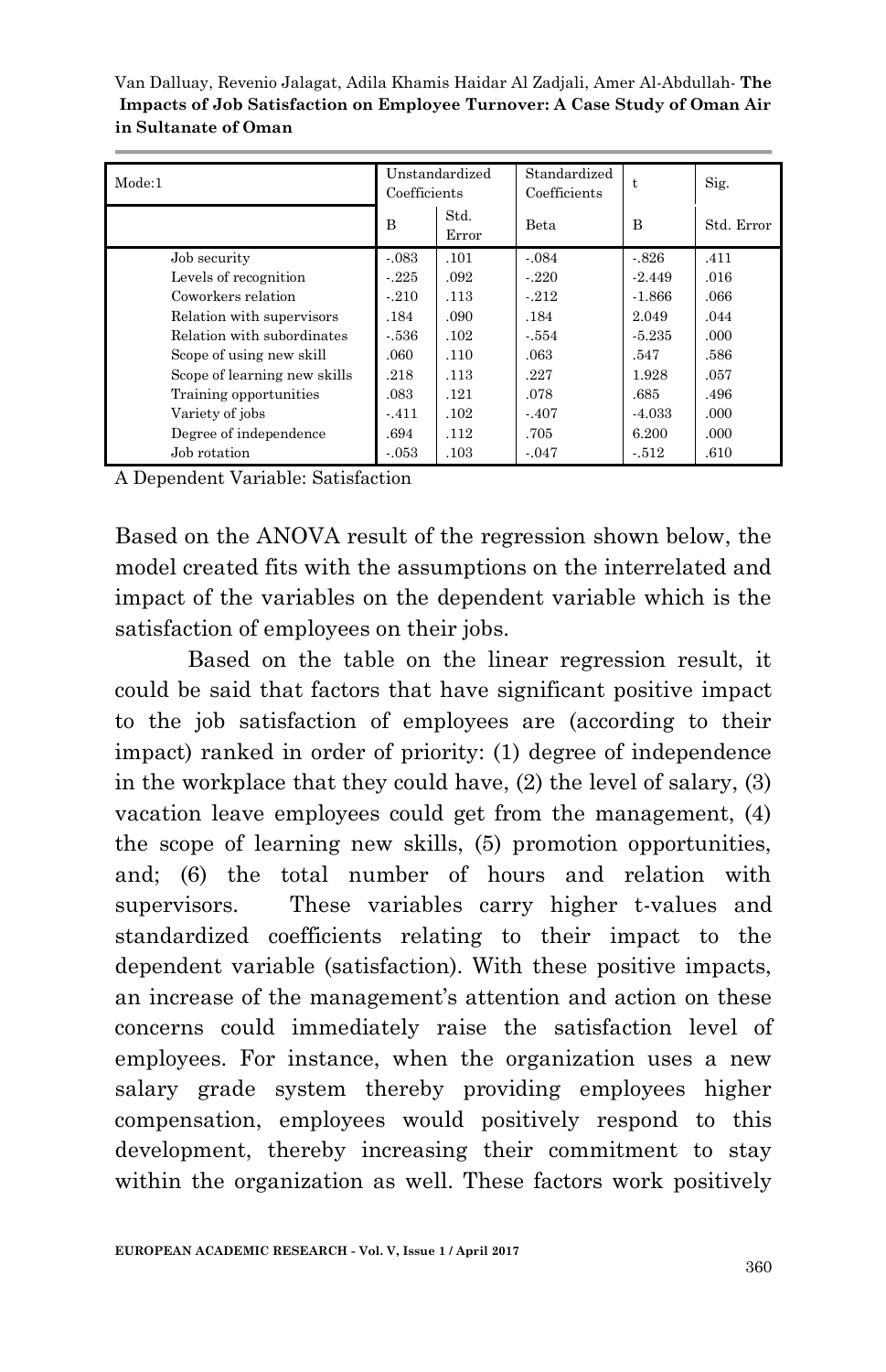for employees who are desirable or those functional retention employees.

On the other hand, factors that have significant impact to the dependent variable in a negative manner include (according to rank): (1) relationship with subordinates, (2) variety of jobs, (3) levels of recognition, (4) co-workers relation, (5) job security, and; (6) job rotation. These variables could have direct impact to the satisfaction of employees within the workplace. But on this case, these factors could negatively impact job satisfaction. For instance, when the management increases its control over the variety of jobs that employees could have within the organization can be a corresponding negative impact to the satisfaction of employees. In fact, a unit of increase on this factor could directly decrease the satisfaction of employees at -0.411. These factors should be given attention by the management in order to avoid dysfunctional turnover.

#### **5. CONCLUSION AND RECOMMENDATIONS**

#### **5.1. Summary of Findings**

This study mainly investigates the effects of job satisfaction on employee turnover as applied to the chosen organization, the Oman Air. Main findings revealed that among the main factors namely the general working conditions, pay and promotion, work relationships, use of skills and attitudes, and work relations both positive and negative correlations were derived when analyzed in details the specific variables under these main variables. Generally, factors such as positive significant correlation on the following factors on job satisfaction: pay and promotion, work relationships and the use of skills and abilities positively correlated to employee job satisfaction with r-values 0.451, 0.398, and 0.253 and are significant while negative correlation for work activities with -0.388 and significant at p=0.004<0.5 level of significance. But there is no relationship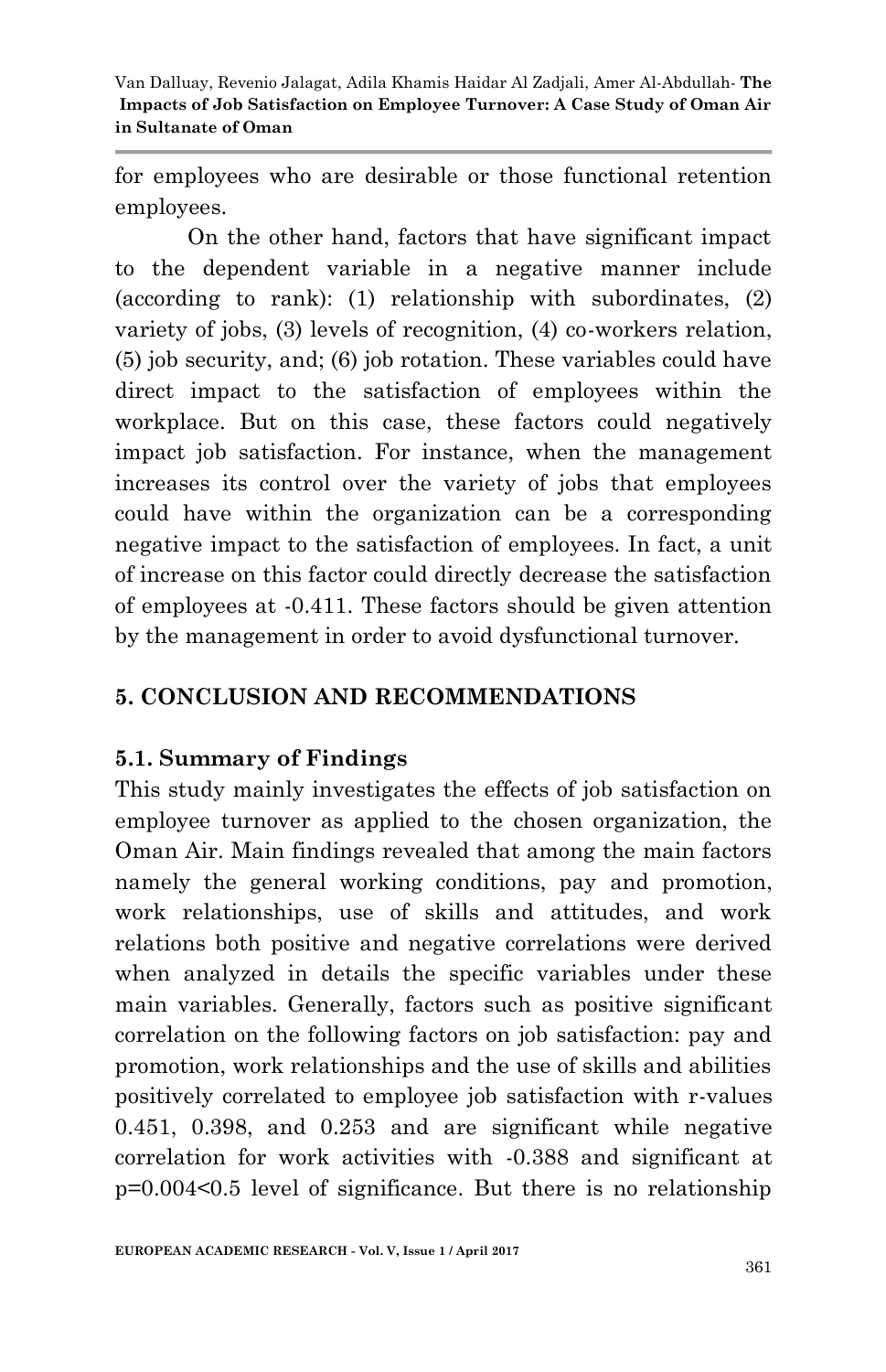between the general working conditions as perceived by employees in Oman Air and employee job satisfaction as evidenced by its p-value of 0.080.

Further, it shows that based on the table on the linear regression result, it could be said that factors that have significant positive impact to the job satisfaction of employees are (according to their impact): (1) degree of independence in the workplace that they could have, (2) the level of salary, (3) vacation leave employees could get from the management, (4) the scope of learning new skills, (5) promotion opportunities, and; (6) the total number of hours and relation with supervisors. On the other hand, negative correlations exist in such variables such as (1) relationship with subordinates, (2) variety of jobs, (3) levels of recognition, (4) co-workers relation, (5) job security, and; (6) job rotation. These variables could have direct impact to the satisfaction of employees within the workplace. But on this case, these factors could negatively impact job satisfaction. However, in determining the relationship between job satisfaction and employee turnover, result showed that there is negative correlation between these two variables with 0.028 significance.

Specific findings relate to pay structure and levels significantly correlates to job satisfaction according to the current study conducted by Singh and Loncar (2010) and Ikeemefuna (2012) as cited in the research of Jalagat (2016) indicating that salary levels impacts job satisfaction. Moreover, results affirmed with Chen, et. al. (2010) study stressing that, improved or good job satisfaction will decrease employee turnovers.

# **5.2. Conclusion**

For an employee, it is very important to enjoy a certain degree of independence for them to learn something and for to be explore other things in the workplace. In fact, tracing all other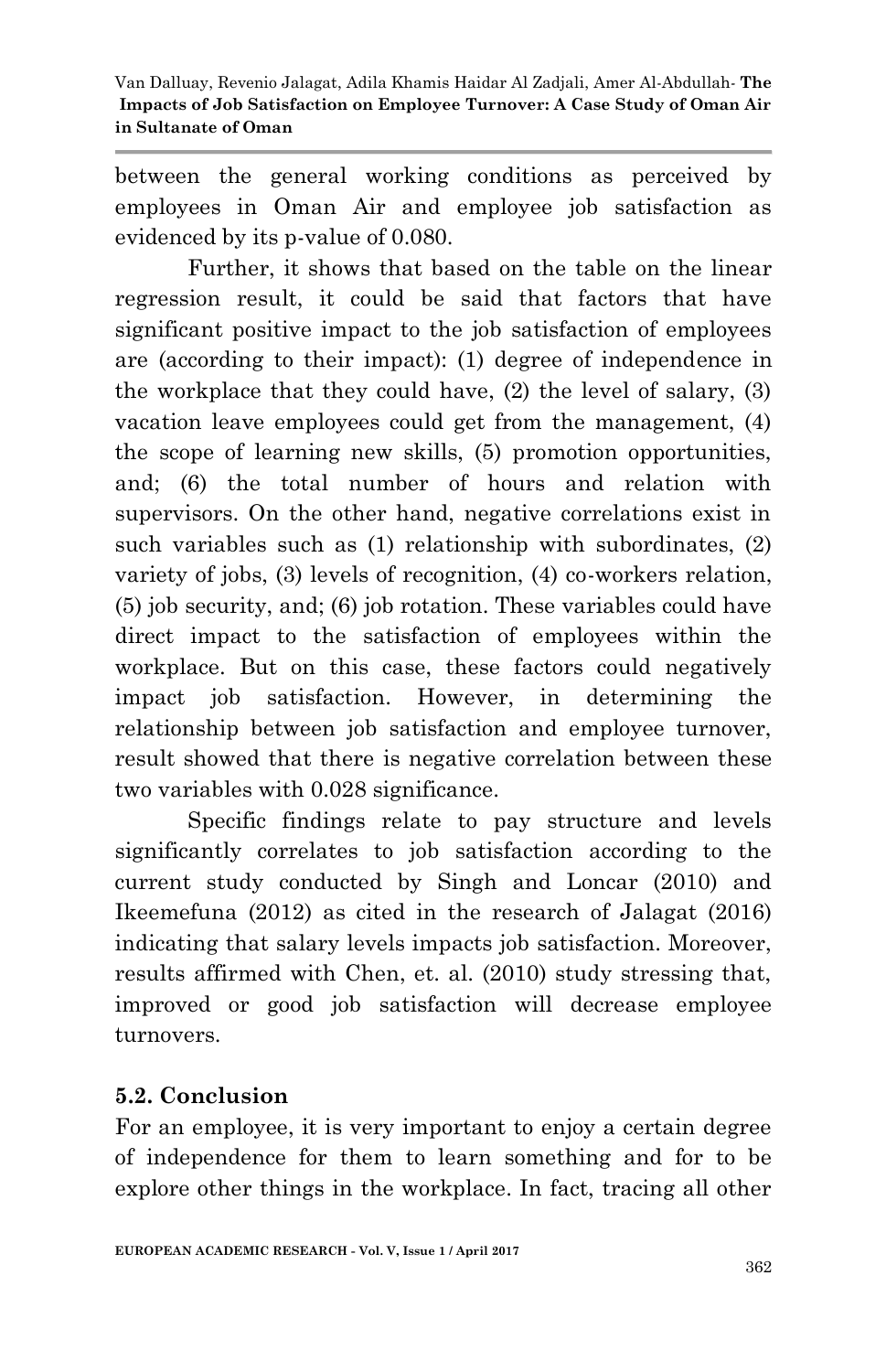factors included in the data, it can be said that they are connected with the degree of independence, autonomy and professional flexibility they get in the workplace. This is discussed by Eaton-Walley & Lowe (2004) on the need of giving employees the opportunity to grown on their own and to learn ropes of the business organization without the direct intrusion of the management.

For a carrier-oriented person, it is always necessary to learn something in the workplace. Based on the data, this is given high attention by employee at Oman Air. When employees are not able to get the necessary learning process for them to grow and learn new things, they will also have the tendency to leave the company for a better one. This is also supported by the factor on variety of job responsibilities as part of the learning process. While it is necessary to bet at various job responsibilities for them to learn and use existing skills, employees don"t give much attention to their location and posting as long as they are learning and getting the necessary support they as part of the career development.

As part of the responsibility and commitment of Oman Air, it is necessary to give employees the best treatment they deserve for them to stay. Making them overwork won"t do any good for them or not giving health and medical benefits will give them a boost on their jobs. Part of the factors that could affect employee job satisfaction is their relationship at the workplace. If they have conflicts with each other, there is also a likelihood that they will resign from their job. A conductive workplace is always a setting for people to work together and make the best out of their jobs.

These factors are directly tied up with the satisfaction of employees. Medina (2012) noted that if employees are satisfied with their jobs, they will not leave the company thereby reducing employee turnover. In this regard, employee turnover could be construed as having the same factors as employee job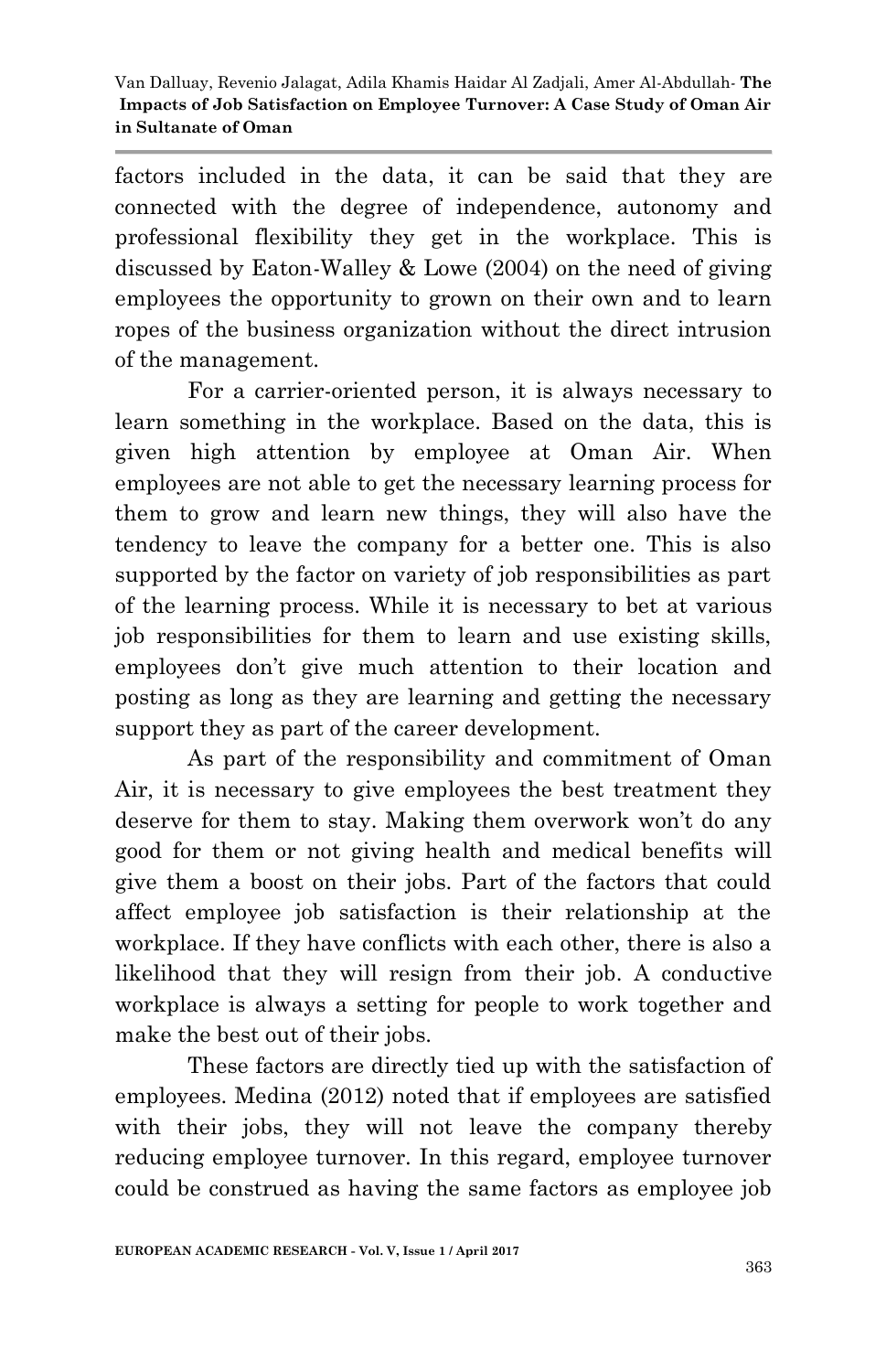satisfaction. For the organization to reduce employee turnover, it needs to focus on degree of autonomy, career development for promotion opportunities, employees' benefits, as well as in ensuring the workplace is harmonious.

# **5.3. Recommendations on Staff Turnover**

● **Training:** It can be recommended that staffs of business enterprise should be provided with training facilities in order to ensure that the management supports the staffs in working towards meeting their goals and thereby receive better understanding with respect to their job activities within workplace.

**Mentoring**: It can also be recommended that management of business enterprise should introduce mentoring oriented program whereby it aims to develop a structured system for establishing a strong relationship at workplace so that it enables them to retain the skilled and competent staffs. In fact, with mentoring program, business enterprise can pair staff members in such a manner that if one is well experienced with the concerned work and its partner has less experience they both can work together to meet the group goals and thereby help each other to develop their career plan within workplace.

**Establish a positive culture:** Further, it can also be mentioned that business enterprise should focus upon establishing a work culture comprising of values such as honesty, positive attitude, respect, teamwork, excellence so that the staffs adopts such culture and feels comfortable at their workplace thereby enabling management to retain the skilled stuffs.

● **Use communication to build credibility:** Further, it can also be recommended that business enterprise need to focus upon establishing a good communication system irrespective of what size of enterprise it is in order to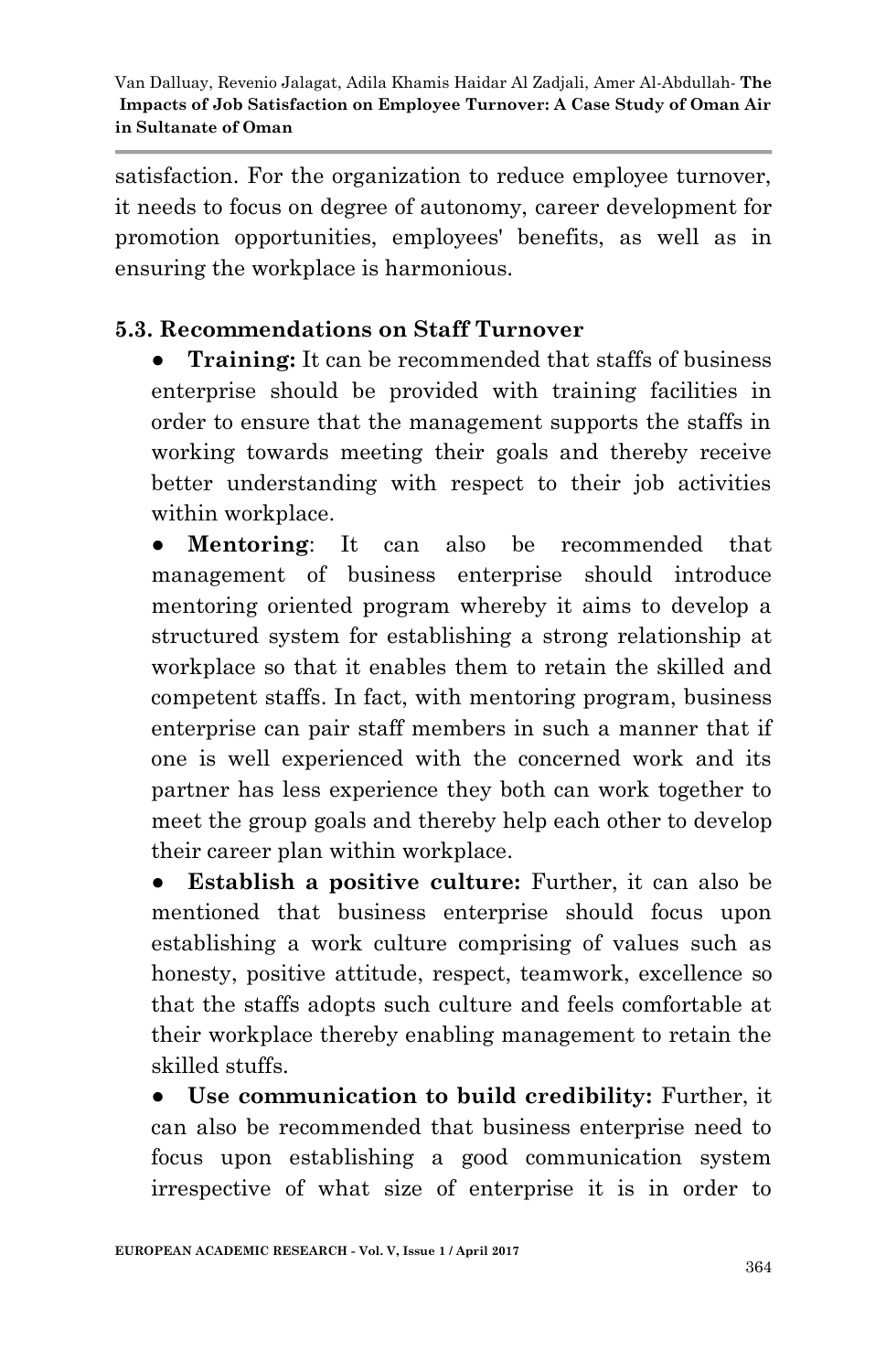maintain credibility. Therefore, there should be the presence of certain groups at workplace such as staff advisory council who can receive the opinions of the staff members and thereby can pass them on to higher management of the enterprise. Thus, such system enables staff members to know that their opinions and concerns are given importance and responded accordingly thereby enabling them to stay with the enterprise for a longer term.

● **Show appreciation by means of compensation and benefits:** Another recommendation can be made in terms of implementing strategies by management in terms of following competitive salaries, bonus programs, pension, health plans, overtime payments for the staffs so that they receive the message of being given importance by the business enterprise. Furthermore, the rewards need to be planned in such a manner that it establishes a meaningful perception among the staffs regarding the business enterprise and thus impacts in retention of staffs.

● **To encourage referrals and recruit from within:**  Business enterprise also should try to adopt recruitment system with respect to referrals from staffs as well as internal recruitment process whereby it can minimize the confusion in aspect of job expectations. Further, through referrals from current staff members they can also provide the relevant and realistic working environment to the new staff members and thereby help them to adjust with the working place in a better manner. Similarly, by means of hiring from within the workplace, a business enterprise can reduce the staff turnover as they will see their career growth within the workplace and stay loyal to the enterprise for long term.

● **Making staffs feel valued:** On similar note, management also should establish a working condition wherein the staffs are felt valued and provided with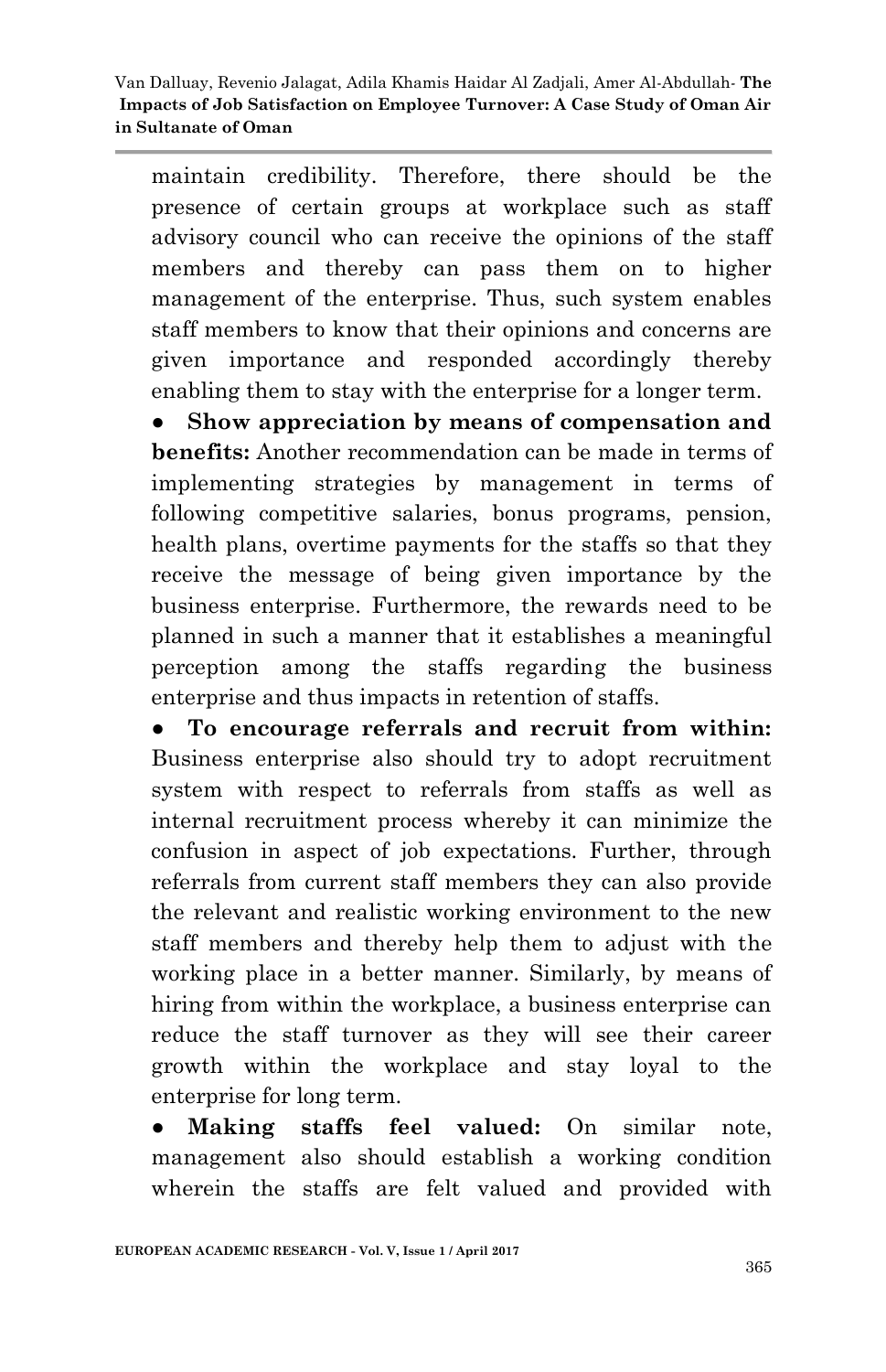recognition for their effort thus it will enable them to give extra efforts in their assigned tasks and also reduce the staff turnover. Further, in relation to this, the staffs should be rewarded so that it increases their motivational level to perform better in their assigned tasks. Therefore, the rewards can be of monetary form as well as nonmonetary form of giving recognition to the staffs for their hard work. In addition to these, the staffs should be provided with a platform wherein their concerns and opinions are listened in respect to the rewards that they expect and what are the best possible reward systems that can be adopted to motivate them to perform better within the workplace.

Provide growth opportunities: Similarly, business enterprise should also provide growth opportunities for their staffs by means of conducting various workshops, training activities to improve the skills and competencies of the staff so that they can meet their career objectives while working for the concerned business enterprise. Thus, by doing so, it can enable staff members to take up challenged jobs for the enterprise and thereby it can be seen that business enterprises that invests upon the welfare of human resources receives well skilled and committed staffs for their business activities.

**Foster trust and confidence in senior leaders:** By means of establishing strong relationships by management with their staffs, a business enterprise can inspire the confidence level of the staffs by means of enabling them to participate in the decision making activities as well as improve their trust level in management.

● **Considering a trial period:** It can also be suggested that business enterprise should have a trial period in terms of hiring new staff whereby it can assess their compatibility with the workplace. Thus, by adapting such trial periods strategy it enables management to increase the loyalty level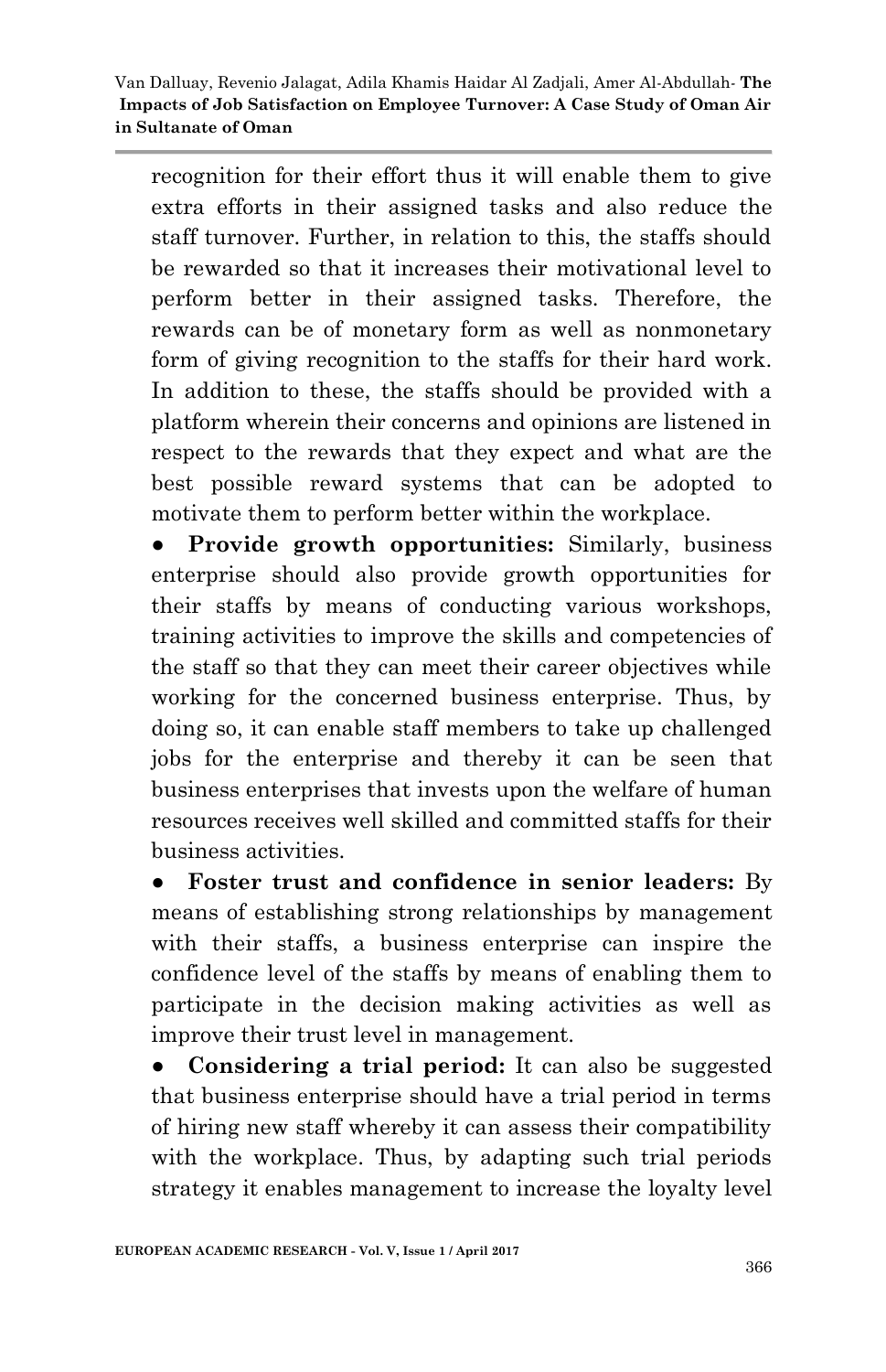of the staff towards the enterprise and thereby minimize the staff turnover.

● **Offer flexibility:** Additionally, management should also provide flexibility with respect to working conditions whereby the staffs feel valued and receives recognition and respect for contributing their efforts in the accomplishment of business tasks of the enterprise. Further, it can also be seen that such factors are very much looked by job seekers and thus by providing flextime and work-life balance by enterprise it can attract well skilled individuals as well as reduce staff turnover in an effective manner.

**Implementing on boarding program:** Further, business enterprise should also adopt the strategy of conducting on board program in the hiring activities thereby indicating the difference of objectives of retaining well skilled staff for longer term or letting them leave the enterprise after two months of service. Thus, it can be viewed that business enterprises who adopts such program for first three months while hiring new staffs have seen to experience 30% less staff turnover as compared to the business enterprise who have not adopted such strategy. Additionally, it can be seen that on board programs is significant for business enterprise as it shows the newly hired staff the working culture followed by the concerned business enterprise and the expectations based on which the individuals are provided with required training and information system.

#### **5.4. Recommendations on Job Satisfaction**

● Work on The Culture: Since it can be observed that organizational culture within a business enterprise is impacted by the behaviors and attitude expressed by the leaders in their leadership style. Moreover, staffs also expect to be respected within the workplace, Therefore,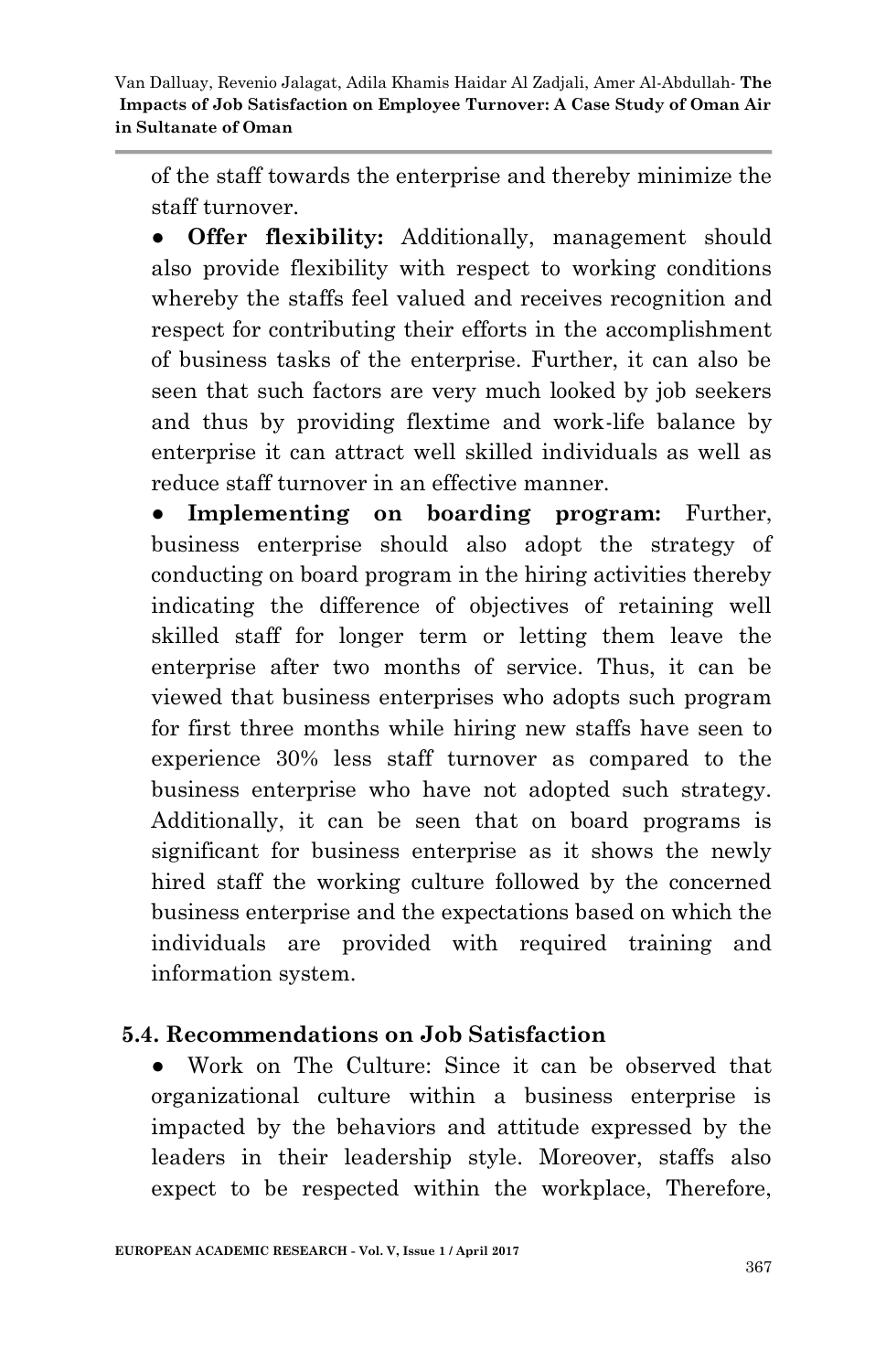leaders of business enterprise should set good behavioral examples by giving respect to the staffs as well as showing positive approachable attitude within workplace which in turn will enable staffs to follow the same and thereby improve their job satisfaction level with their respective jobs.

● Expand job benefits: Business enterprise should also look for providing certain job benefits to their staffs that meets their expectations such as benchmarking the complete package of benefit to staff ensuring that it is competitive enough for them to work better in their jobs. Some of such benefits can be ion terms of health and medical aspects, pension benefit plans, work-life balance benefits as well as family benefits too.

● Offer competitive compensation: Moreover, business enterprise should also ensure that it offers competitive compensation in terms of making sure that the pay package as well as benefits of pension and retirement aspects are competitive in nature so that the staffs stay motivated to perform better as well as stays satisfied with their job within the enterprise.

Foster job security: In business enterprise, the main interest that is seen to be present among staff is in relation to their job security therefore, leaders or management of business enterprise should ensure that it communicated the financial condition of the business to their staffs as well as the strategic plans, goals and performance of the enterprise so that the staffs stay aware of their jobs condition and feels a part of the enterprise to face certain challenges with the enterprise and participate in finding solution for the growth and success of the enterprise.

• Strengthen staff relationships: Furthermore, management also need to focus upon strengthening the staff relationships in terms of working as a team and solving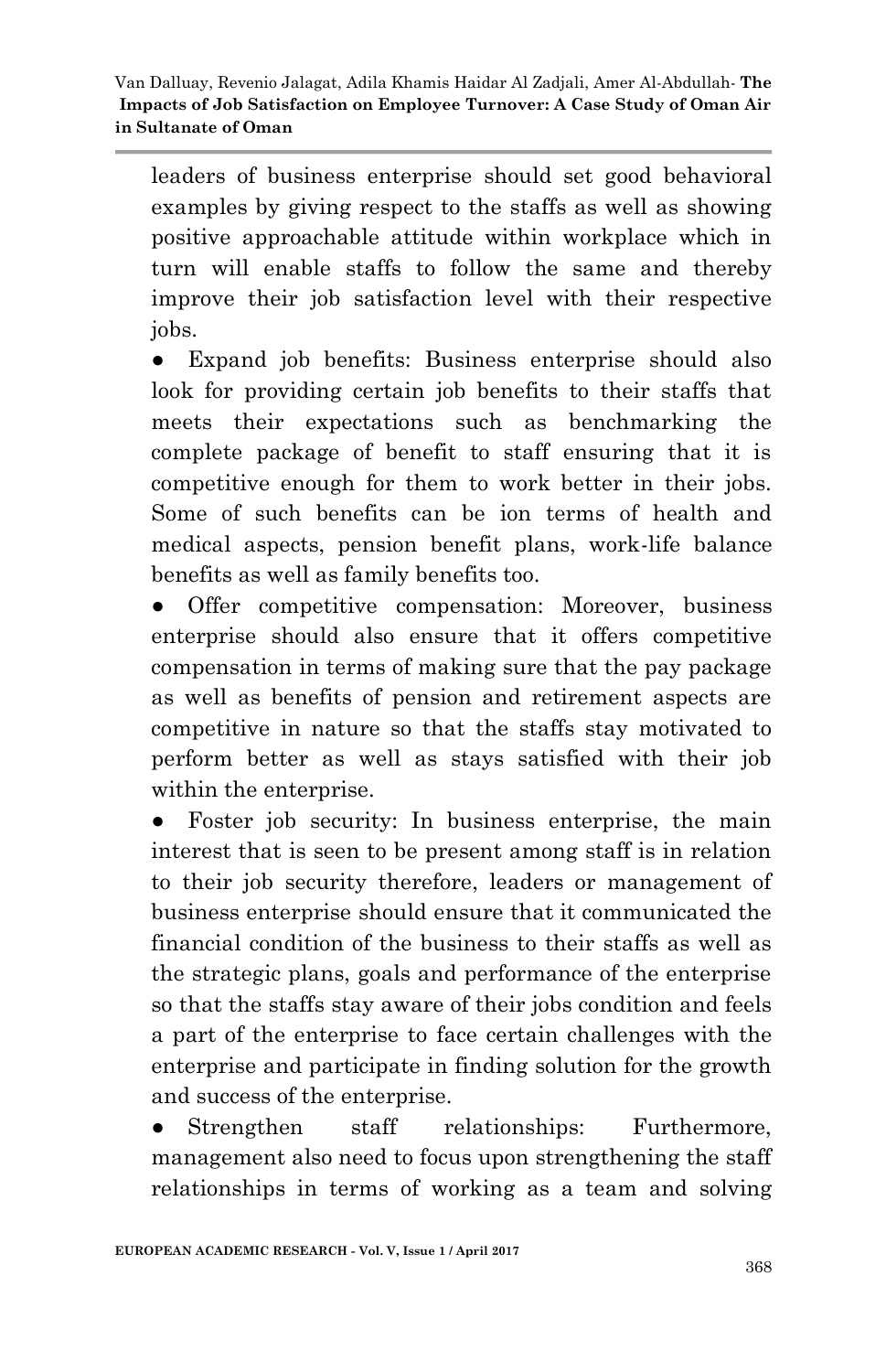issues as a team which creates a perception of being important for the enterprises among staffs and thereby improves the job satisfaction level among them.

● Provide opportunities for career advancement: Management of business enterprise should also provide a platform for staffs in terms of providing them opportunities to develop their career within workplace by means of adopting coaching, mentoring as well as leadership skill development programs thus ensuring that staffs are trained to take up higher level jobs within the enterprise thereby improving their job satisfaction level.

● Provide professional development opportunities: In addition to the above, business enterprise should also invest upon career development of their staffs in terms of providing them training and various degrees to enhance their skills and professional knowledge so that they can grow professionally within the workplace thereby making the staffs to feel being valued and thus have a higher job satisfaction level.

● Strengthen relationships with immediate supervisor: Further, business enterprise should also ensure that staffs have a healthy and strong relationship with their supervisors in terms of communicating their concerns as well as being guided effectively with their tasks. Therefore, in relation to this, the supervisors need to be provided with effective training so that they can maintain the strong relationship with their staffs and improve their job satisfaction level within workplace.

● Recognize staff job performance: Furthermore, management should also take steps to recognize the effective performance being performed by staffs with their jobs and thus such action impacts the performance level of the staffs and in terms of increasing the job satisfaction level among them within workplace.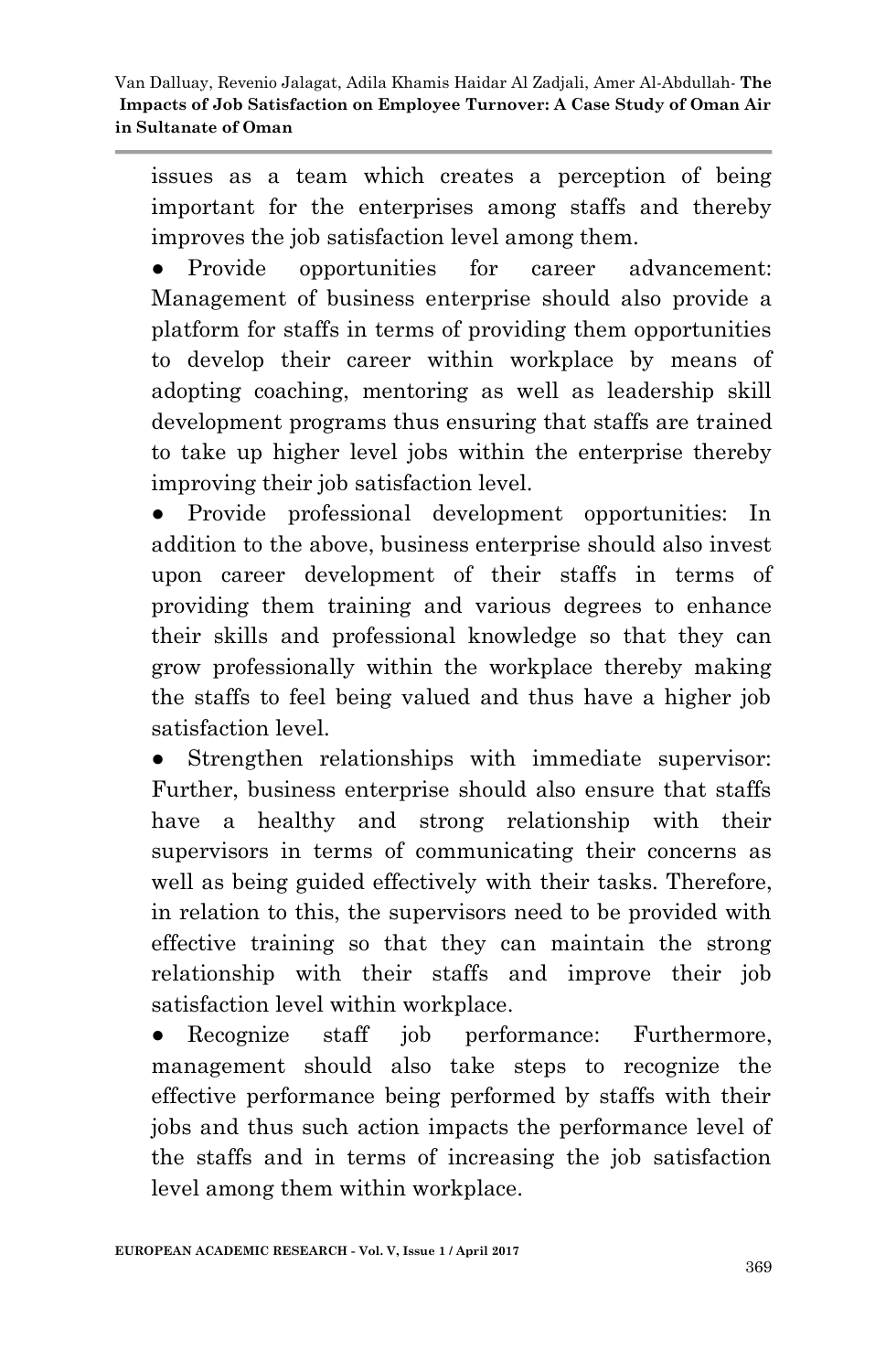#### **REFERENCES**

1. Arokiasamy, A. (2013). A study on employee satisfaction perspectives in the hotel Industry in Malaysia. *International Journal of Management and Strategy*. 4(6): 329-345.

2. Battat, A. R. S., & Som, A. P. M. (2013). Employee dissatisfaction and turnover crises in the malaysian hospitality industry. *International Journal of Business and Management*. 8(5): 62-71.

3. Bhati, K., and Qurashi, M. (2007). Impact of employee participation on job satisfaction, employee commitment and employee productivity. *International Review of Business Research Papers*. 3(2): 54–68.

4. Bender, K. A. and Haywood, J.S. (2006). Job Satisfaction of the Highly Educated: The Role of Gender, Academic Tenure, and Comparison Income. *Scottish Journal of Political Economy.*  53(2): 253-279.

5. Bergman, et. al. (2008). Quality of child–parent attachment moderates the impact of antenatal stress on child fearfulness. *J. Child Psychol. Psychiatry*. 49(1): 1089–1098.

6. Best, M., & Thurston, N. (2004). Measuring nurse job satisfaction. *Journal of Nursing Administration*. 34(6): 283-290.

7. Chen, Y., et. al. (2010). Structural investigation of the relationship between working satisfaction and employee turnover. *The Journal of Human Resource and Adult Learning*. 6(1): 41-50.

8. Cheng, P.,et. al. (2013). Ethical contexts and employee job responses in the hotel industry: The role of work values and perceived organizational support. *International Journal of Hospitality Managemen*t. 34(1): 108-115.

9. Cherotich, C. (2012). Evaluating the Effects of Total Reward on Job Satisfaction Among Bank Employees in Nakuru Municipality, Kenya: University of Nairobi.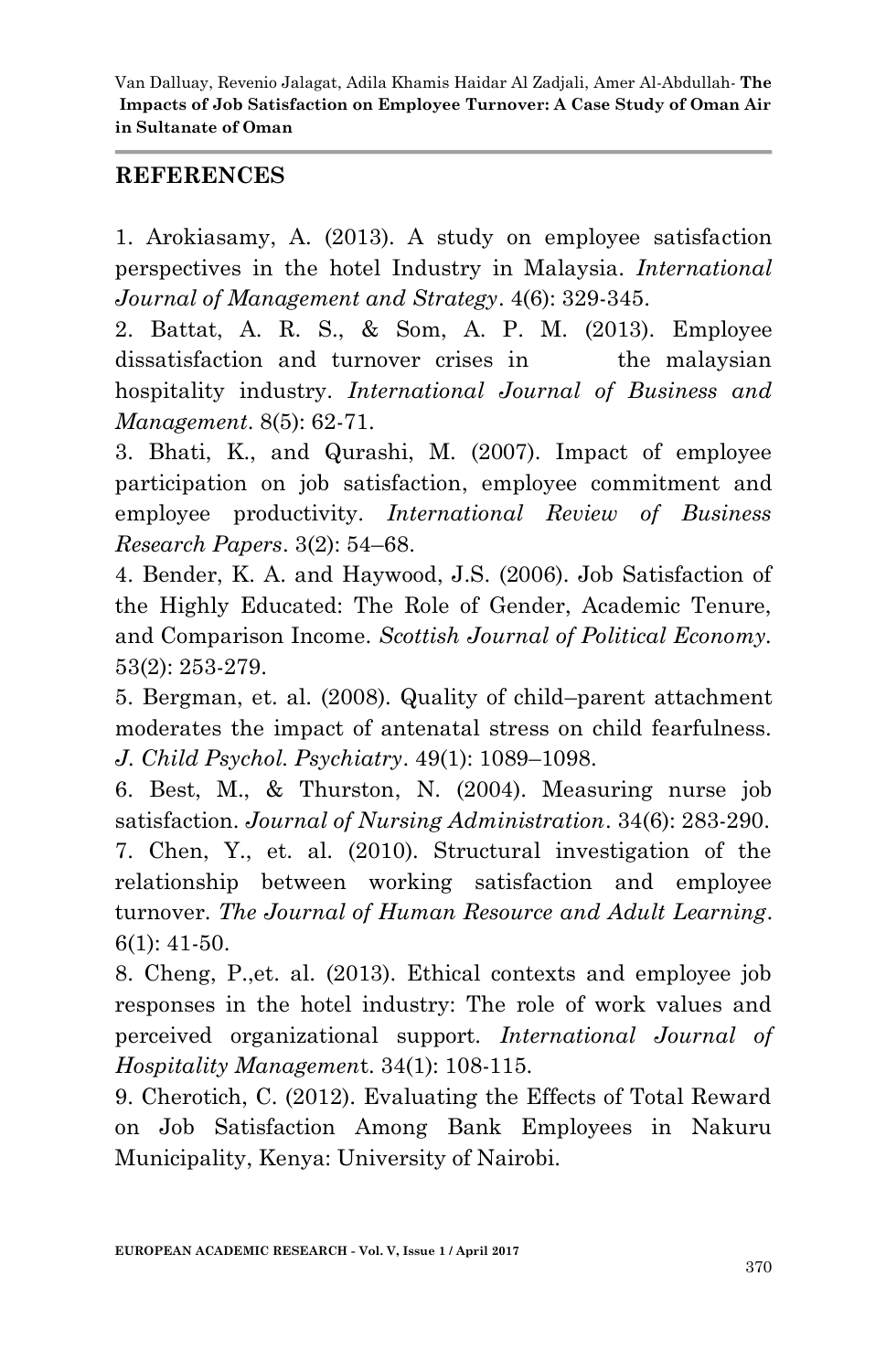10. Coomber, B. & Barriball, K.L. (2007). Impact of job satisfaction components on intent to leave and turnover for hospital-based nurses: a review of the research literature. *International Journal of Nursing Studies*. 44(1): 297–314.

11. Creswell, J. W., & Plano Clark, V. (2011). *Designing and conducting mixed methods research* (2nd ed.). Thousand Oaks, CA: SAGE.

12. Creswell J. W. (2013). *Educational research: Planning, conducting, and evaluating quantitative and qualitative research.* Upper Saddle River, NJ: Pearson.

13. Eaton-Walley, T. & Lowe, M. (2004). The Importance of Work and Job Autonomy and Independence to Professional Staff employed in Local Government at Different Career Stages. *Management Journals*. 2(3): 1-12.

14. Farlex Financial Dictionary (2012). Economic downturn. Retrieved **from** 

[http://financialdictionary.thefreedictionary.com/Economic+dow](http://financialdictionary.thefreedictionary.com/Economic+downturn) [nturn](http://financialdictionary.thefreedictionary.com/Economic+downturn) [Date Visited: 12/2/2017].

15. Grant, A. M. (2007). Relational job design and the motivation to make a prosocial difference. *Academy of Management Review*. 32(2): 393–417.

16. Hancock, J. I., et. al. (2013). Meta-analytic review of employee turnover as a predictor of firm performance. *Journal of Management*. 39(3): 573-603.

17. House, R. J., & Wigdor, L. A. (1967). Herzberg"s dual-factor theory of job satisfaction and motivation: A review of the evidence and a criticism. *Personnel Psychology*. 20(4): 369-389.

18. Iqbal, M., & Waseem, M. A. (2012). Impact of job stress on job satisfaction among air traffic controllers of civil aviation authority: An empirical study from Pakistan. *International journal of human resource studies*. 2(2): 53-71.

19. Jalagat, R, (2016). Job Performance, Job Satisfaction and Motivation: A Critical Review of their Relationship.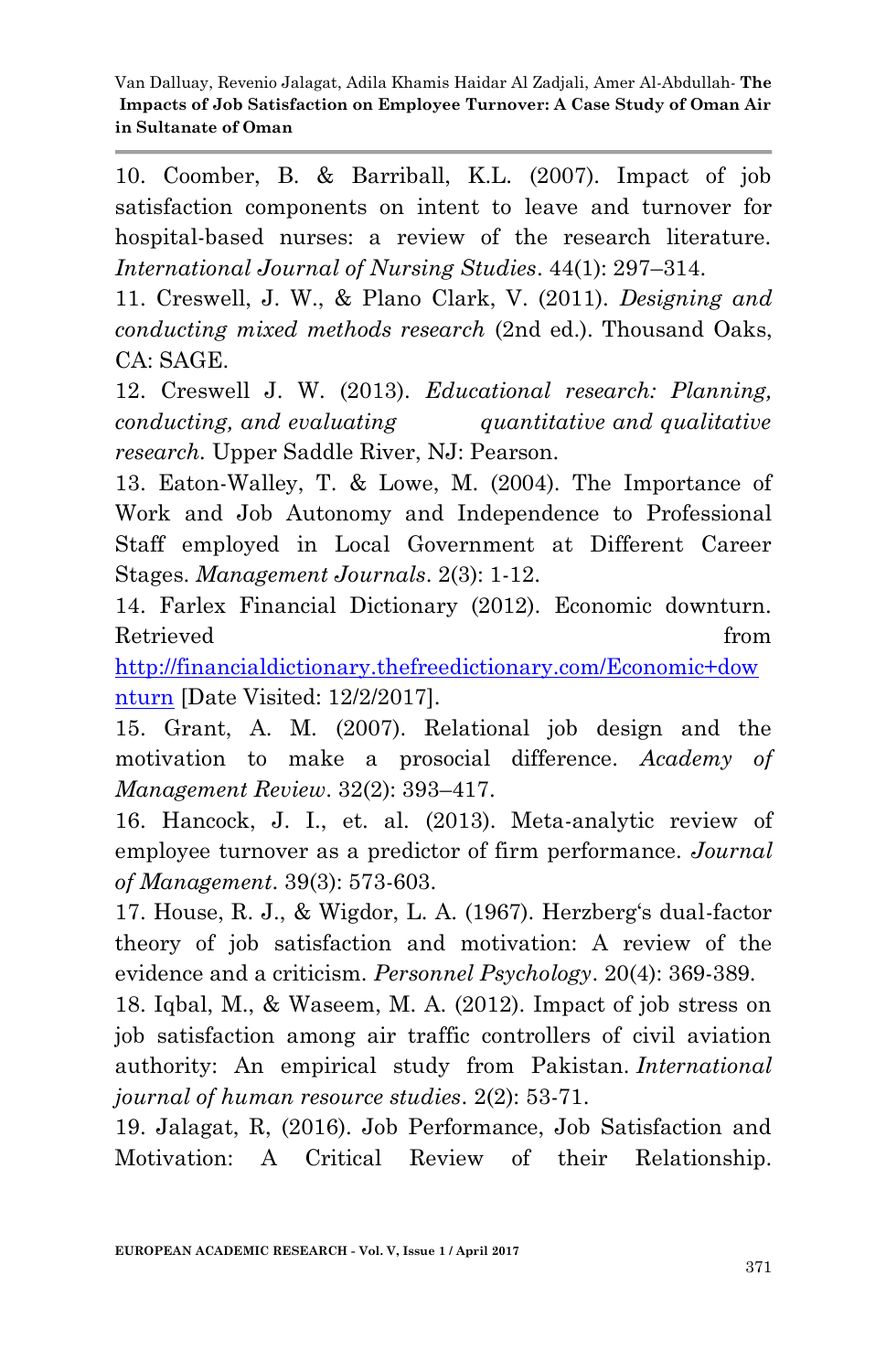*International Journal of Advances in Management and Economics* (IJAME), 5(6): 36-43.

20. Kazi, G., et. al. (2012). The contribution of organizational variables and its impact on job turnover and job satisfaction of employee's. *Interdisciplinary Journal of Contemporary Research in Business*. 3(10): 1067-1073.

21. Lepak, D. & Gowan, M. (2008). *Human Resource Management: Managing Employees for Competitive Advantage*. USA: Pearson/Prentice Hall.

22. Mankin, D. (2009) *Human Resource Development*. Oxford: Oxford University Press

23. Maxwell, G. and Steele, G. (2003). Organizational commitment: A study of managers in hotels. *International Journal of Contemporary Hospitality Management*. 15(7): 362- 369.

24. Medina, E. (2012). Job satisfaction and employee turnover intention: What does organizational culture have to do with it? Columbia University. Retrieved from <http://qmss.columbia.edu/storage/Medina%20Elizabeth.pdf> [Date Visited: 12/1/2017].

25. Mbah, S. E., & Ikemefuna, C. O. (2012). Job satisfaction and employees" turnover intentions in total Nigeria plc. Lagos State. *International Journal of Humanities and Social Science*. 2(14): 275-287.

26. Mutula, S.M. (2002) University education in Kenya: Current development and future outlooks. *The International Journal of Education Management*. 16(3):109-119.

27. Nzimande, N. (2011). High Staff Turnover: *A Study for the Gauteng Department of Finance*. South Africa: University of South Africa.

28. OmanAir.com (2015). History. [Online] Omanair.com. Retrieved from http://www.omanair.com/en/about-us/corporateinformation/history [Date Visited: 13/1/2017].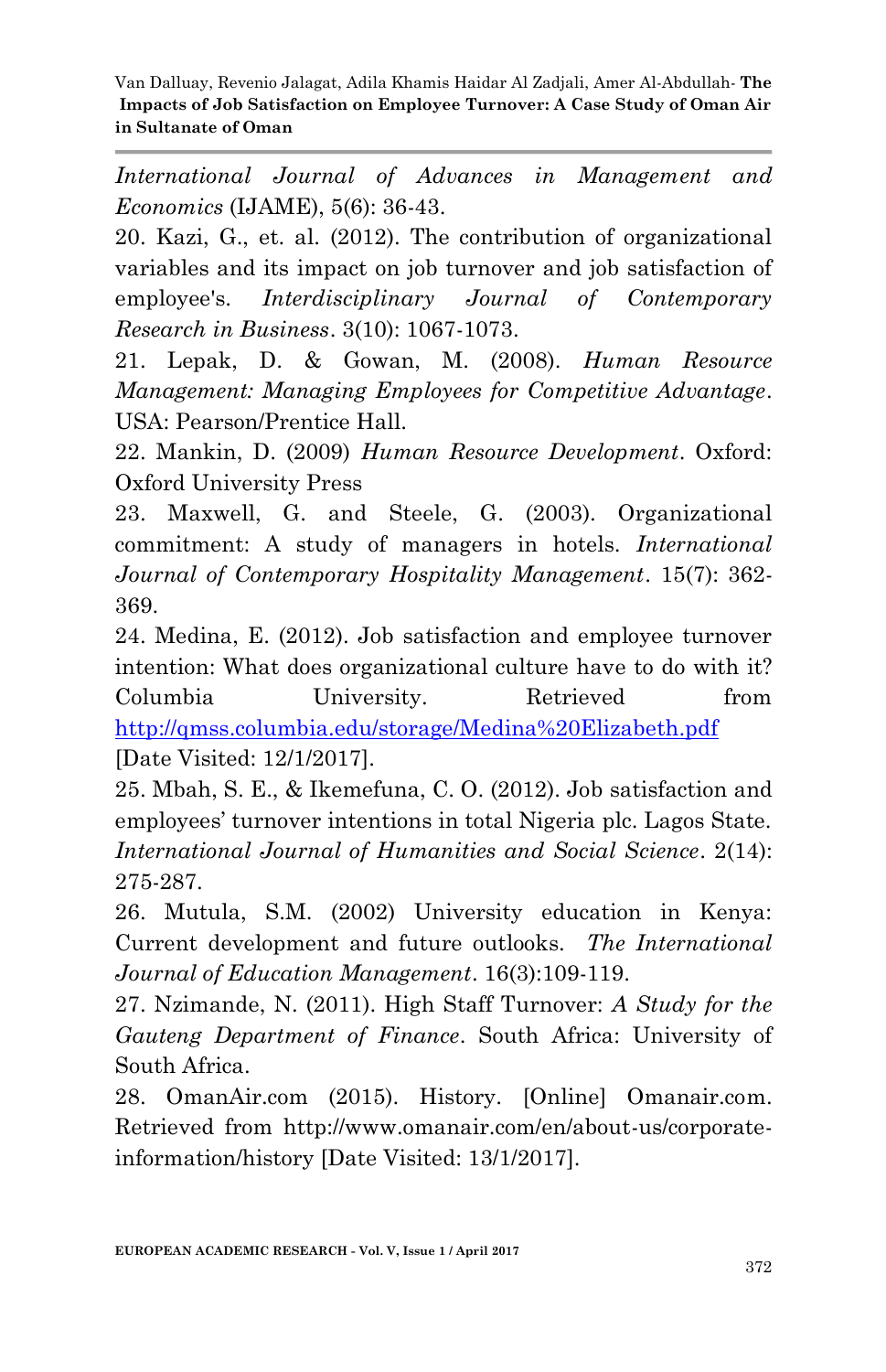29. Paca.gov.om, (2015). PACA - Public Authority for civil Aviation. Retrived from

http://www.paca.gov.om/media/news/increased-passenger-

traffic-at-muscat-international-and-salalah-airports [Date Visited: 5/2/2017].

30. Pfeffer, J. (1994). *Competitive Advantage Through People: Unleashing the Power of the Work Force*. USA: Harvard Business Press.

31. Pilbeam, S and Corbridge, M. (2002). *People Resourcing, Human Resource Management in Practice*. 2nd ed. Harlow: Prentice Hall.

32. Redman, T., and Wilkinson, A. (2001). *Contemporary Human Re- source Management: Text and Cases*. Harlow: Pearson/Prentice Hall.

33. Saane, V. N., et. al. (2003). Reliability and validity of instruments measuring job satisfaction –A systematic review. Occupational Medicine. 53(1): 191-200.

34. Shamsuzzoha, A. H. M., & Shumon, M. R. H. (2007). Employee Turnover-a Study of its Causes and Effects to Different Industries in Bangladesh. *Manufacturing Engineering/ Vyrobne Inzinierstvo*. 6(3): 64-68.

35. Singh P, & Loncar, N. (2010). Pay Satisfaction, Job Satisfaction and Turnover Intent. Département des relations industrielles. *Université Laval*. 3(2): 470-490.

36. Tansel, A., & Gazioglu, S. (2014). Management-Employee Relations, Firm Size and Job Satisfaction. *International Journal of Manpower*. 35(8): 1260-1275.

37. Taylor, J. (2008). Organizational influences, public service motivation and work outcomes: An Australian study. *International Public Management Journal*. 11(1): 67-88.

38. Tetty, W.J. (2006). *Staff retention in African universities: Elements of sustainable strategy*. Commissioned by the World Bank: Washington DC.